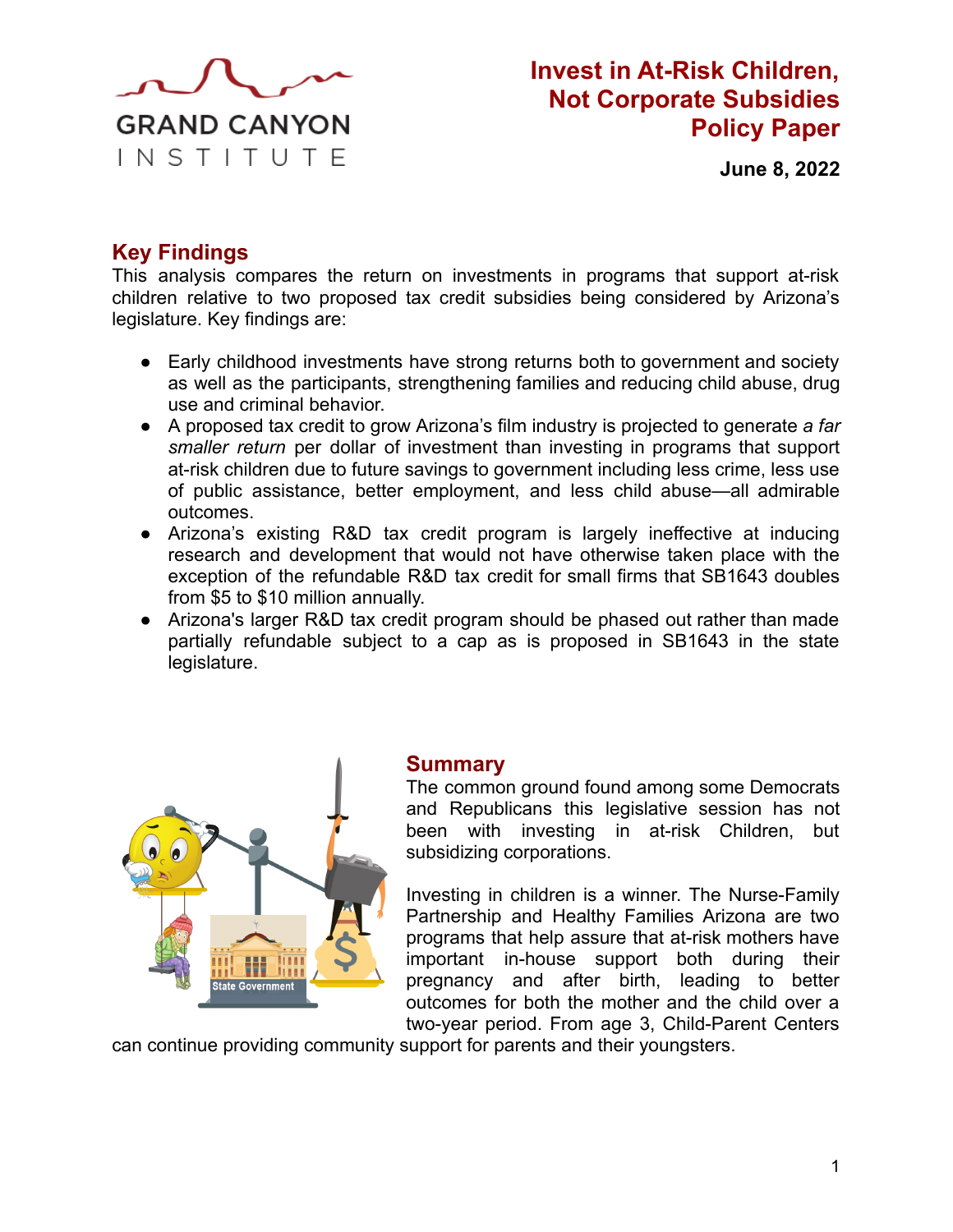Net results across these two programs that invest in children include reduced rates of child abuse, less juvenile and adult crime and consequently fewer crime victims, stronger earnings, and less reliance on government services.

By contrast, corporate subsidies result in a mixed bag of outcomes for the broader community. Rather than provide direct assistance to help at-risk families, these pour resources into profitable corporations.

This analysis examines two corporate subsidies that the Arizona legislature is currently considering. A proposed film industry subsidy would likely induce some growth in that sector—but to the degree it is successful, it will also be costly. And the subsidy will also accrue to existing or already planned projects. While the bill could cost the state up to \$150 million a year by having taxpayers underwrite the cost of movie filming and production, GCI expects the cost to not exceed \$100 million. The second bill would subsidize corporations who have built up and been unable to fully utilize research and development tax credits and could cost another \$50 million.

While the film production refundable credit would likely entice some growth to the state, unlike the estimate by economist Jim Rounds, GCI does not forecast that the credit would pay for itself—rather GCI anticipates it will likely return only about 27 cents on the dollar. Studies repeatedly find these credits do not pay for themselves. While this credit is more tightly constructed to encourage the development of the film industry, it creates a very high bar to be able to pay for itself because it underwrites such a large portion of production costs.

Likewise, while GCI finds that doubling to \$10 million the refundable research and development (R&D) tax credit for employers with less than 150 employees is likely a good policy, extending the subsidy to larger corporations is unlikely to have economic development benefits—and will cost the state \$50 million annually. R&D in Arizona, while better than many states, has been declining despite a generous tax credit. Yet due to limited taxes on corporations in Arizona, nearly \$2 billion in used credits have been stockpiled. States like Missouri that have no R&D tax credit do just as well as Arizona. States that pay companies to engage in R&D such as Louisiana, New Hampshire and Nebraska have less than 1/3 of Arizona's economic activity. While the big players are California and Massachusetts, followed by Michigan and Minnesota.

Research indicates the return on corporate refundable tax credits is minimal—whereas investing in at-risk children has significant benefits in terms of savings to government, savings to the rest of society (such as reduced crime), and improved economic outcomes (such as higher high school graduation rates) for children.

Policymakers with Arizona's long-term future in mind should reverse course and invest in at-risk children instead of subsidizing corporations.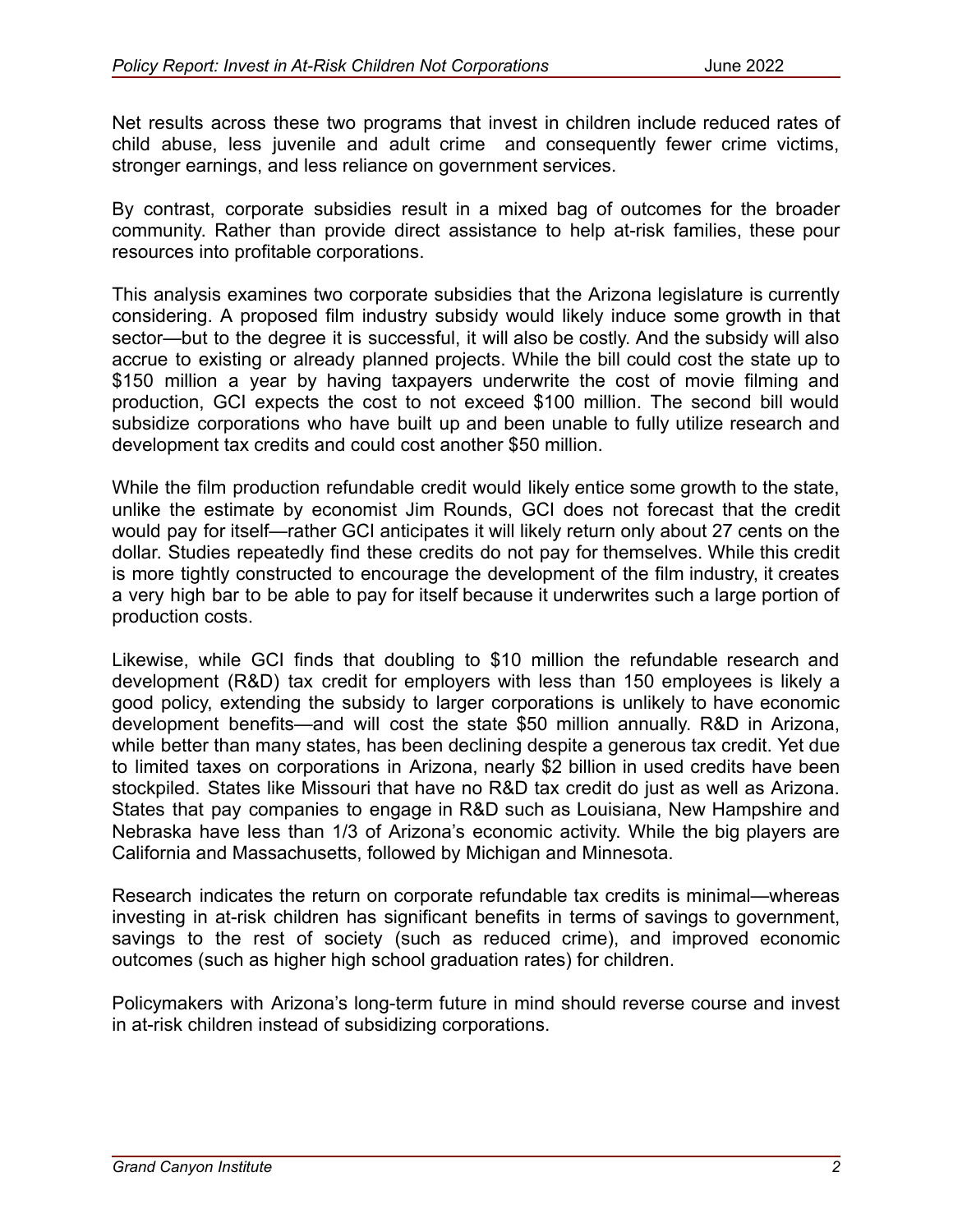## **The Sure Thing: Investing in Children**

Investing in at-risk children and their families is a proven winner. The Grand Canyon Institute (GCI) looks at three well-regarded programs as models. The Nurse-Family Partnership already exists in Arizona but lacks the capacity to reach the number of pregnant women and young mothers who could benefit from its services. GCI combines it with the largely similar program Healthy Families Arizona. These programs primarily focus on the first two and potentially three years after a birth.

Quality preschool programs for 3 and 4 years are modeled after the Chicago Parent-Center model which has had impressive longitudinal success.

While much attention focuses on the inadequate funding of K-12 education in Arizona, the first five years of life is a critical time for brain development.

No one is born a college graduate, drug addict, or a criminal, but the social environment during these early years steers children in different directions. GCI focuses especially on at-risk families where the greatest impact is seen.

Adverse childhood experiences (ACEs) also impact children, especially in their early years. ACEs include eight categories of traumatic or stressful life events experienced before the age of 18 years, including sexual abuse, physical abuse, emotional abuse, household adult mental illness, household substance abuse, domestic violence in the household, incarceration of a household member, and parental divorce or separation. Exposure to ACE's correlates with negative outcomes. The state should have the goal of seeking to limit them as a means to improve the quality of life for everyone as well as reduce future state expenses.

The 2018-2019 National Survey on Children's Health found Arizona was among the top 10 states with the highest proportion of children birth to age 5 who have experienced at least one ACE. In addition, these young children in Arizona are almost twice as likely to have two or more ACEs (15.5%) than children in the U.S.  $(8.6\%)$ .<sup>1</sup>

About one third of children are born into families that have risk factors such as a mother without a high school degree, living below the poverty line, and/or having no parents securing full-time employment which results in income insecurity.<sup>2</sup> Arizona currently serves about 5,000 children under age 3 through the Nurse-Family Partnership and Healthy Families Arizona home visitation programs.<sup>3</sup> This means about 55,000 additional children under age 2 could benefit from the home visitation service.<sup>4</sup>

<sup>&</sup>lt;sup>1</sup> First Things First (2021), "Building Bright Future: Arizona's Early ChildhoodOpportunities Report," pp. 22, 88, https://www.firstthingsfirst.org/wp-content/uploads/2021/12/State-Needs-and-Assets-Report-2021.pdf.

<sup>3</sup> Healthy Families Arizona 2015 Evaluation Highlights, <sup>2</sup> Healthy Families Arizona Annual Evaluation Report FY2020, https://dcs.az.gov/reports?field\_category\_tid=259

<https://pcaaz.org/wp-content/uploads/2016/03/HFAz-SFY2015-Program-Highlights.pdf>. Nurse-Family Partnership Arizona 2022 State Profile,

https://www.nursefamilypartnership.org/wp-content/uploads/2021/06/AZ\_2022-State-Profile.pdf.

<sup>&</sup>lt;sup>4</sup> Based on Census data about 90,000 children are at each age level under 5. See Census Arizona Quick Facts [U.S.](https://www.census.gov/quickfacts/AZ) [Census Bureau QuickFacts: Arizona](https://www.census.gov/quickfacts/AZ)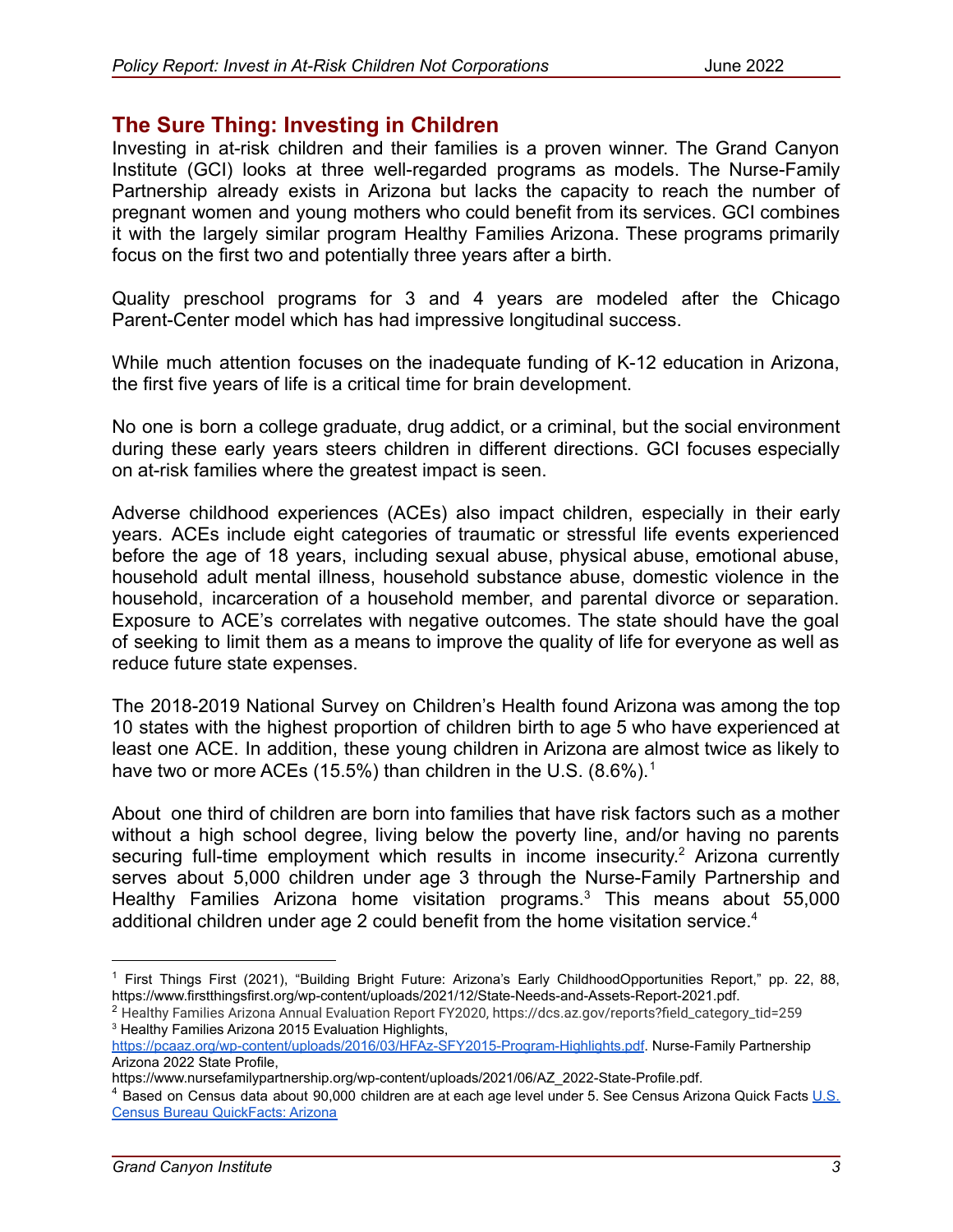A \$137.5 million appropriation would be required if Arizona were to set a goal of serving at least 25,000 of these children (half of the identified at-risk children), assuming a cost of \$5,500 per child (higher than the current per child average) per year. The return on investment far exceeds the cost. Future savings to the government alone, based on a discounted present value, is estimated at 45 cents per dollar, about half the cost of the investment. In addition, the return on investment per dollar is estimated to be about 25 cents in terms of savings to the rest of society (less consequences of ACEs), and more than one dollar for participants.<sup>5</sup>

The two-year program involves 25-35 visits during a woman's pregnancy and after birth designed to help improve healthy outcomes for the mother as well as to help guide her with the developmental needs of her children. Savings to government include less crime, less use of public assistance, better employment, and less child abuse—all admirable outcomes.<sup>6</sup>

Among 3 and 4 year olds, Arizona likely currently serves one third of the approximately 60,000 most at-risk children through either Head Start, Pre-K (eligibility to 200% of the FPL), or Special Education. Consequently, about 40,000 at-risk children currently are not reached.<sup>7</sup> The state should set the goal of reaching half of these 40,000 children and that cost would also approximate \$120 million or up to \$140 million in order to improve the pay levels of teachers.

The Chicago Child-Parent Center (CPC) Pre-K Longitudinal Study is based on outcomes for children involved in the study when they reach the age of 26, compared to a similar at-risk demographic group that did not attend pre-school. Perhaps because it has followed participants much longer, it shows much stronger benefit-cost outcomes coming from improved school performance, improved earnings, less juvenile and adult crime, less child abuse, and less substance abuse—again admirable outcomes.

The CPC program extends to  $3<sup>rd</sup>$  grade but the greatest impact is from the pre-K portion which is the focus here. The program dates from 1967 which has enabled the study to follow a cohort through age 26. It aims to provide a supportive learning environment for children in a collaboration involving parents, school staff, and the community.

The impacts of the programs are summarized in the chart below but show returns on investment that exceed \$1 in all categories: savings to government, benefits to the rest of society, and benefits to participants. These findings suggest that the dynamic effects

https://nieer.org/wp-content/uploads/2020/05/Arizona\_YB2019.pdf.

<sup>&</sup>lt;sup>5</sup> Estimates derived from Arizona's current expenditure per family in Healthy Families and Washington State Institute for  $\overline{a}$  Pecember,  $\overline{b}$  or  $\overline{c}$  Public Policy (2019) "Nurse-Family Partnership: Benefit-Co for Public Policy (2019) "Nurse-Family Partnership: Benefit-Cost Results," December, http://www.wsipp.wa.gov/BenefitCost/ProgramPdf/35/Nurse-Family-Partnership

<sup>7</sup> National Institute for Early Education Research, 2019 Arizona Report Card, <sup>6</sup> Healthy Families Arizona Annual Evaluation Report FY2020, https://dcs.az.gov/reports?field\_category\_tid=259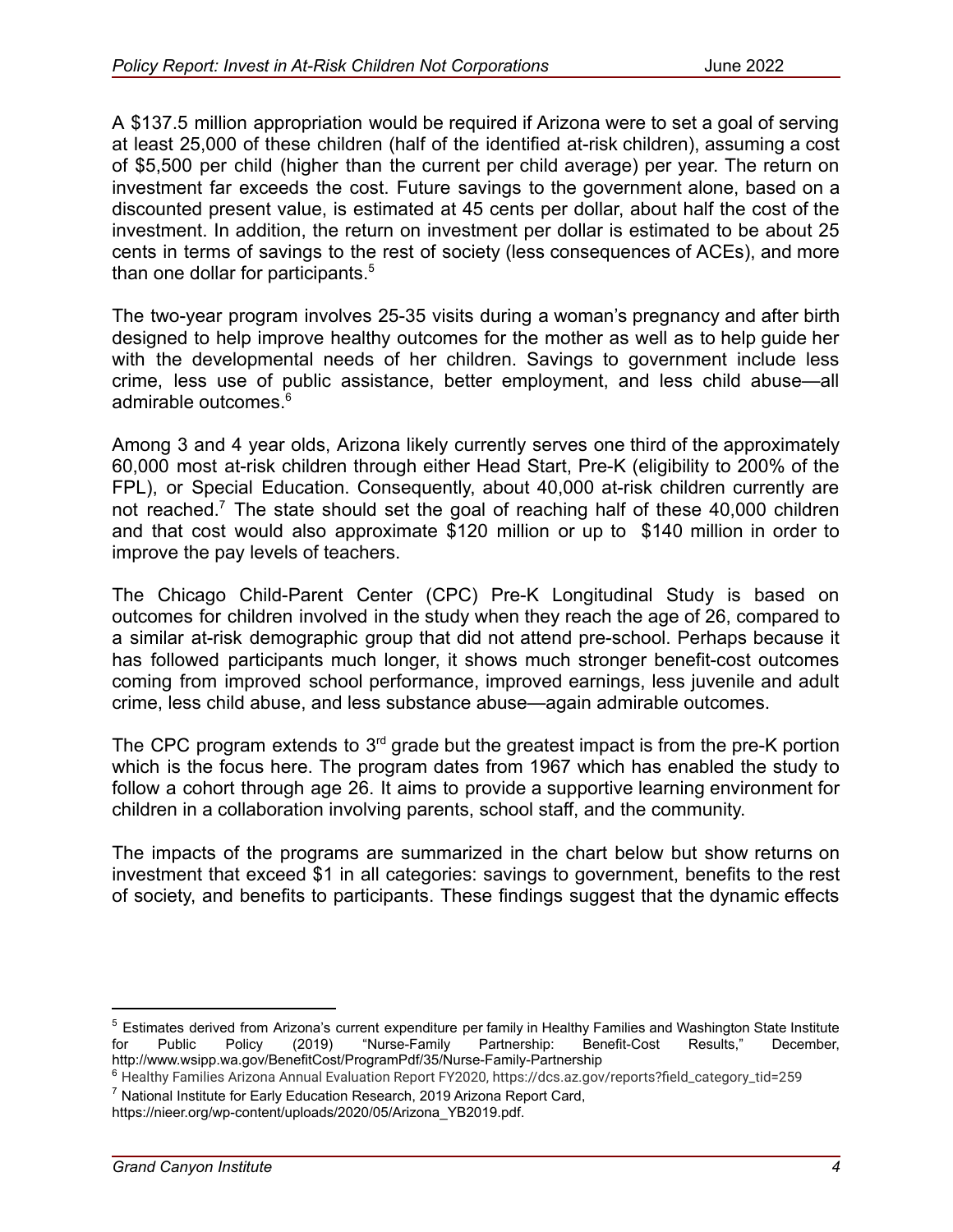easily pay for themselves due to reduced strain on government services, reduced involvement in the criminal justice system, and higher earnings.<sup>8</sup>





# **The Gamble—Motion Picture Subsidies**

### **The Proposal<sup>9</sup>**

SB1708 re-establishes a refundable tax credit for the motion picture industry capped at \$150 million, after the state ended a prior program in 2010. The new credit is tightly constructed. First, to even access the credit production facilities must be constructed in Arizona. The Rounds Consulting Group estimates that will entail at least \$300 million in construction expenditures yielding about \$20 million in revenue during the first two years after the credit is instituted. They are quite confident that expenditure will take place, if not more than that. If it does not occur, then the credit's use will likely be negligible.

In addition, only state taxable activity is eligible for the refundable tax credit. All wages are eligible–as even out-of-state actors will owe Arizona taxes for that portion of their income earned while they were in Arizona. Set construction would also count. But services purchased in the state that were not subject to the transaction privilege tax would be excluded as well as any services purchased outside of Arizona. Rental cost of the studio space would also be excluded. This tight construction of the credit from a

<sup>&</sup>lt;sup>8</sup> Reynolds, Arthur J. et al. (2011), "Age-26 Cost-Benefit Analysis of the Child-Parent Center Early Education Program, Child Development, Vol. 82, No. 1, Jan-Feb., [https://www.ncbi.nlm.nih.gov/pmc/articles/PMC3817956/.](https://www.ncbi.nlm.nih.gov/pmc/articles/PMC3817956/) Chart calculations pulled from Table 4.

<sup>&</sup>lt;sup>9</sup> GCI would like to thank Jim Rounds and his colleague [Luis Cordova](mailto:cordova@roundsconsulting.com) for walking through their model and responding to numerous questions related to their economic projections.. Their model is what they consider "conservative" in the sense that their analysis leads them to believe the impacts could be larger. While GCI's estimate is lower, the cooperation was much appreciated.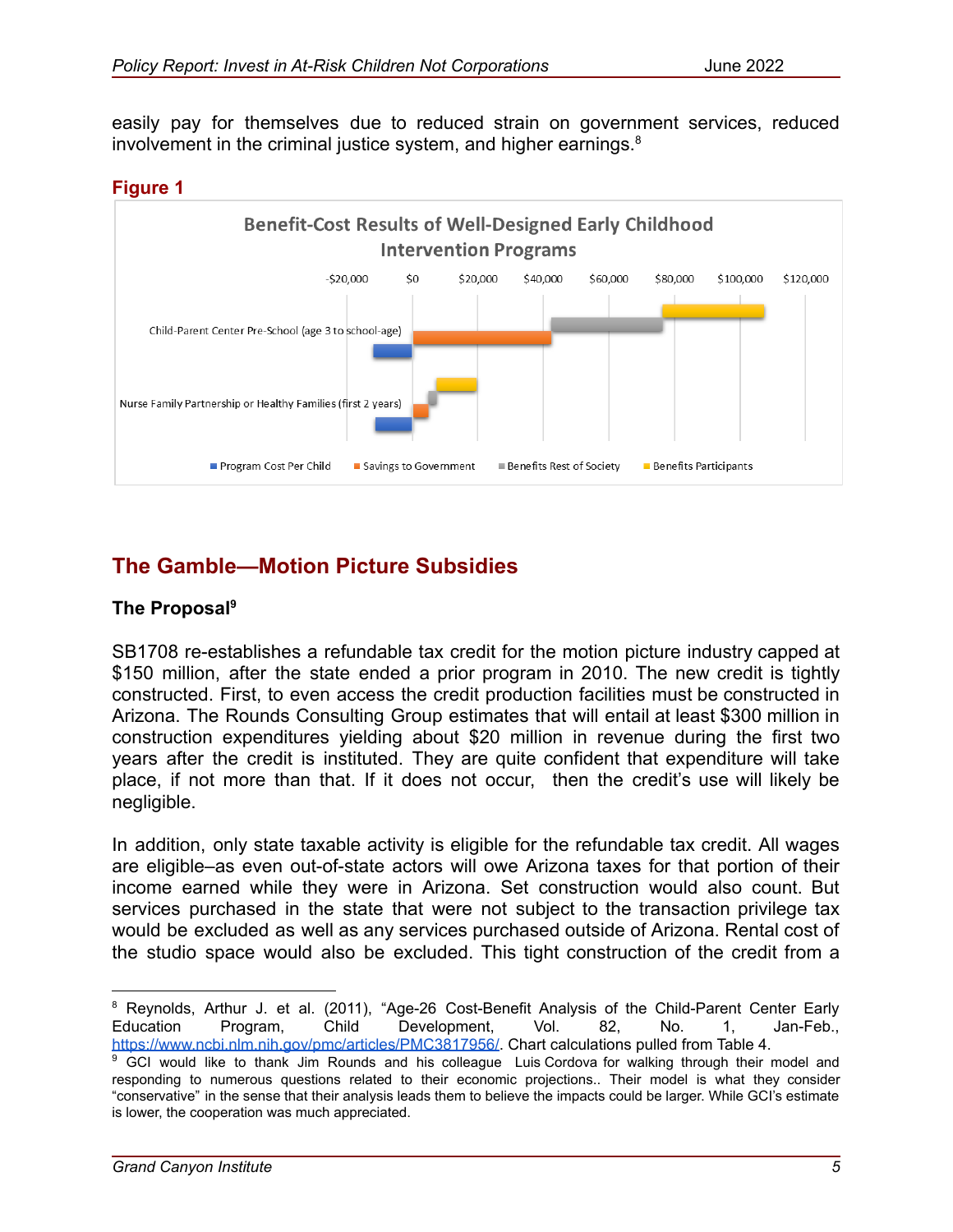policy perspective is a strength, but it also diminishes the likelihood of its use, as other states with less onerous requirements would offer a more lucrative alternative.

#### **Zero-Sum Game: More Studio Space, Not More Money**

A robust growth in movie studio space is occurring. New major studio projects have been recently announced or nearing completion in Vancouver, Canada as well as Newark, New Jersey and elsewhere.<sup>10</sup> The dynamics of the industry suggest they may be less lucrative, as the number of productions have proliferated with streaming services, these shows have smaller audiences and smaller budgets than when media options were more concentrated, so more shows doesn't necessarily equate to more money.

Some tax credits are designed based on the presumption that they build economic capacity. Film Incentive Programs have emerged in the last 20 years, but they only impact WHERE activity goes. However, overall expenses have been flat to declining over the last decade as noted below. "All other operating costs and expenses" includes expenses related to shooting and production. Note this industry category includes movie theaters, so it's broader than production alone. The amounts are in current dollars, not inflation-controlled dollars.





<sup>&</sup>lt;sup>10</sup> Kloster, Darron (2022), "Film-making surge expected with second sound-stage being built in Langford, two more planned," Times Colonist, April 13, Film-making surge expected with [sound-stage](https://www.timescolonist.com/local-news/film-making-surge-expected-with-sound-stage-being-built-in-langford-two-more-planned-5260685) being built in [Langford,](https://www.timescolonist.com/local-news/film-making-surge-expected-with-sound-stage-being-built-in-langford-two-more-planned-5260685) two more planned - Victoria Times Colonist.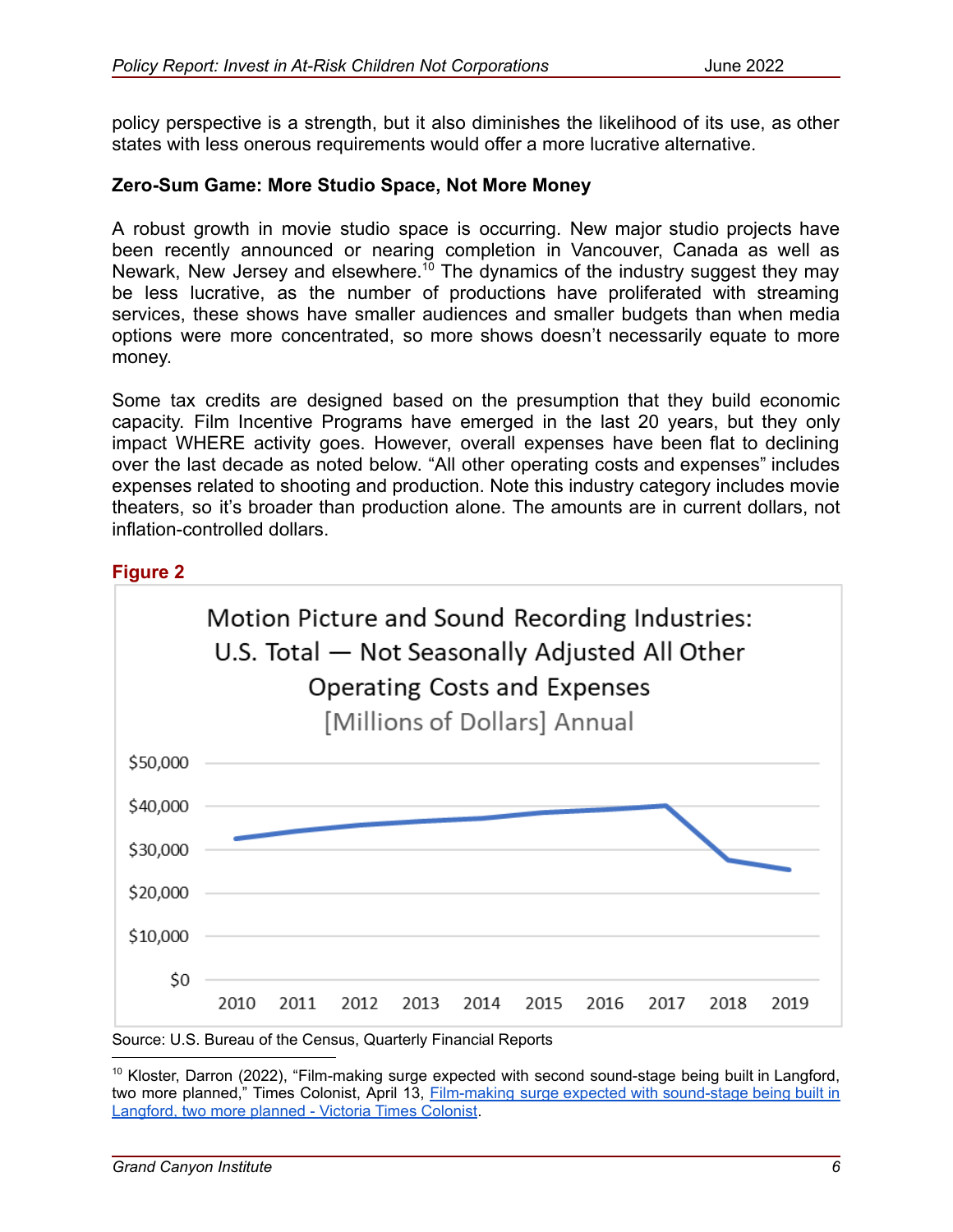GCI examined five states to get a sense of how much film industry employment and specifically production employment increased after the implementation of tax credits. The states chosen include one state with no cap on the credit (Georgia), two states with high caps (New Mexico and Pennsylvania), one state with a low cap and a higher concentration of production employment (Utah), and Arizona which had a credit from 2005 to 2010, but had no cap. Green lines indicate when credits were established. In Georgia's case three different variations are noted. The red line in Arizona indicates the termination of the credit.

California and New York are the two states with an agglomeration of talent in this field. For any movement from California, Utah and New Mexico represent possible geographic competitors to Arizona due to their higher relative concentration of film employment. Utah's presence predates the use of film credits including the Sundance Film Festival which dates to 1978. New Mexico was early and aggressive when adopting film tax credits. Pennsylvania illustrates a state with a high cap located close to New York City. Finally, Georgia is the state that has seen the greatest impact of its film tax credit–though the cost had risen to \$800 million in 2018, leading the state to tighten eligibility requirements with a 2020 law.<sup>11</sup>

Each of the graphs below show levels of employment in the movie industry between nonproduction and production workers–with the latter having significantly higher compensation at about \$70,000 a year. Data comes from the Quarterly Census of Employment and Wages.



## **Figure 3**

<sup>&</sup>lt;sup>11</sup> \$800 million see Meares, Wesley et al. (2020),"Show Me the Money: An Analysis of Georgia's State Tax Credit Program," Questions in Politics, Vol. 7, [http://gpsa-online.org/wp-content/uploads/2020/09/Meares\\_etal.pdf.](http://gpsa-online.org/wp-content/uploads/2020/09/Meares_etal.pdf) New 2020 law: Goldsmith, Jill (2020), "Georgia Streamlines Multi Billion-Dollar Film & TV Tax Credit Process: Clearer Guidelines, Required Audits," Deadline, Aug. 5, Georgia [Streamlines](https://deadline.com/2020/08/georgia-production-tax-credit-law-changes-audits-1203005500/) Film & TV Tax Credit Process With Guidelines. [Audits – Deadline](https://deadline.com/2020/08/georgia-production-tax-credit-law-changes-audits-1203005500/)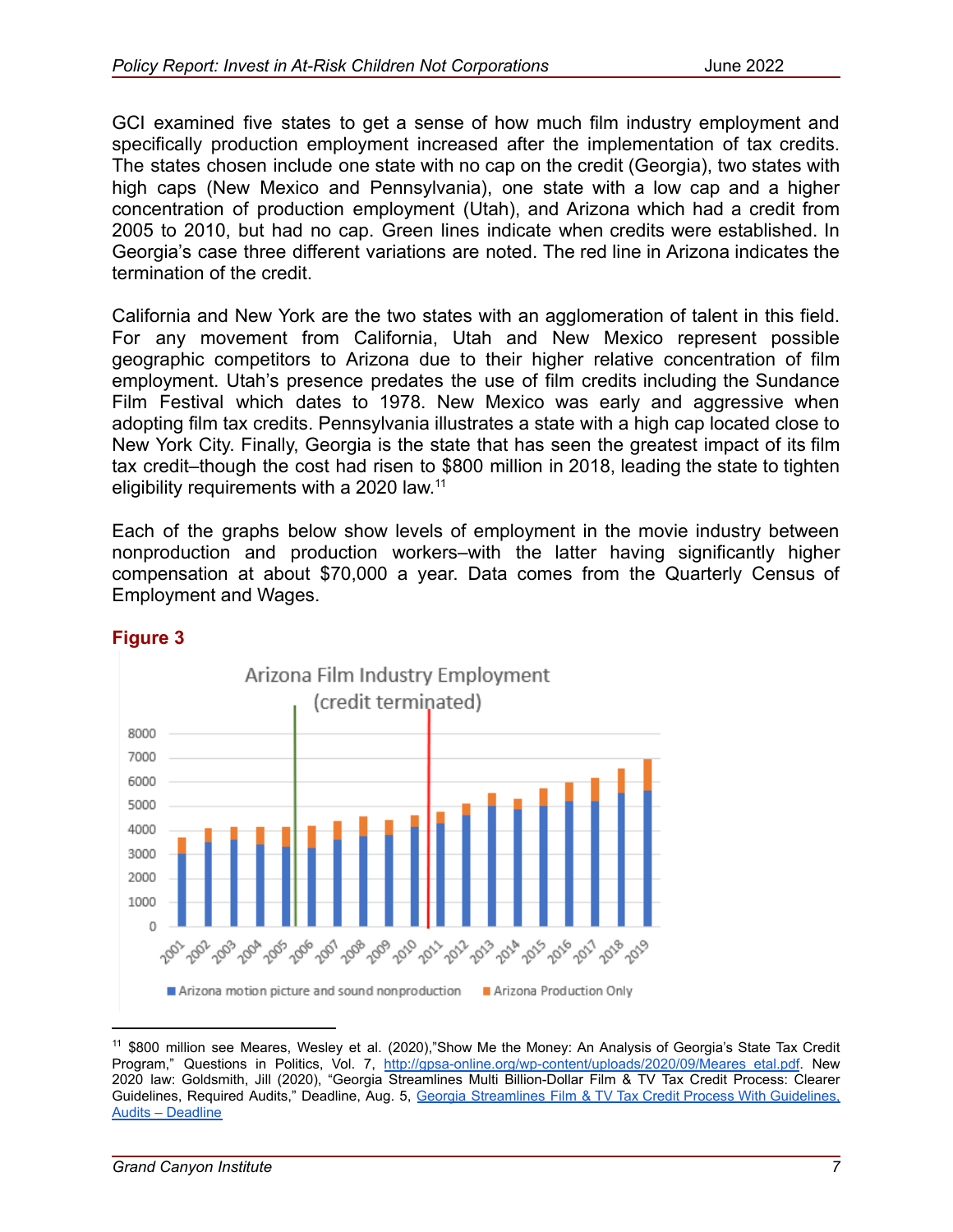

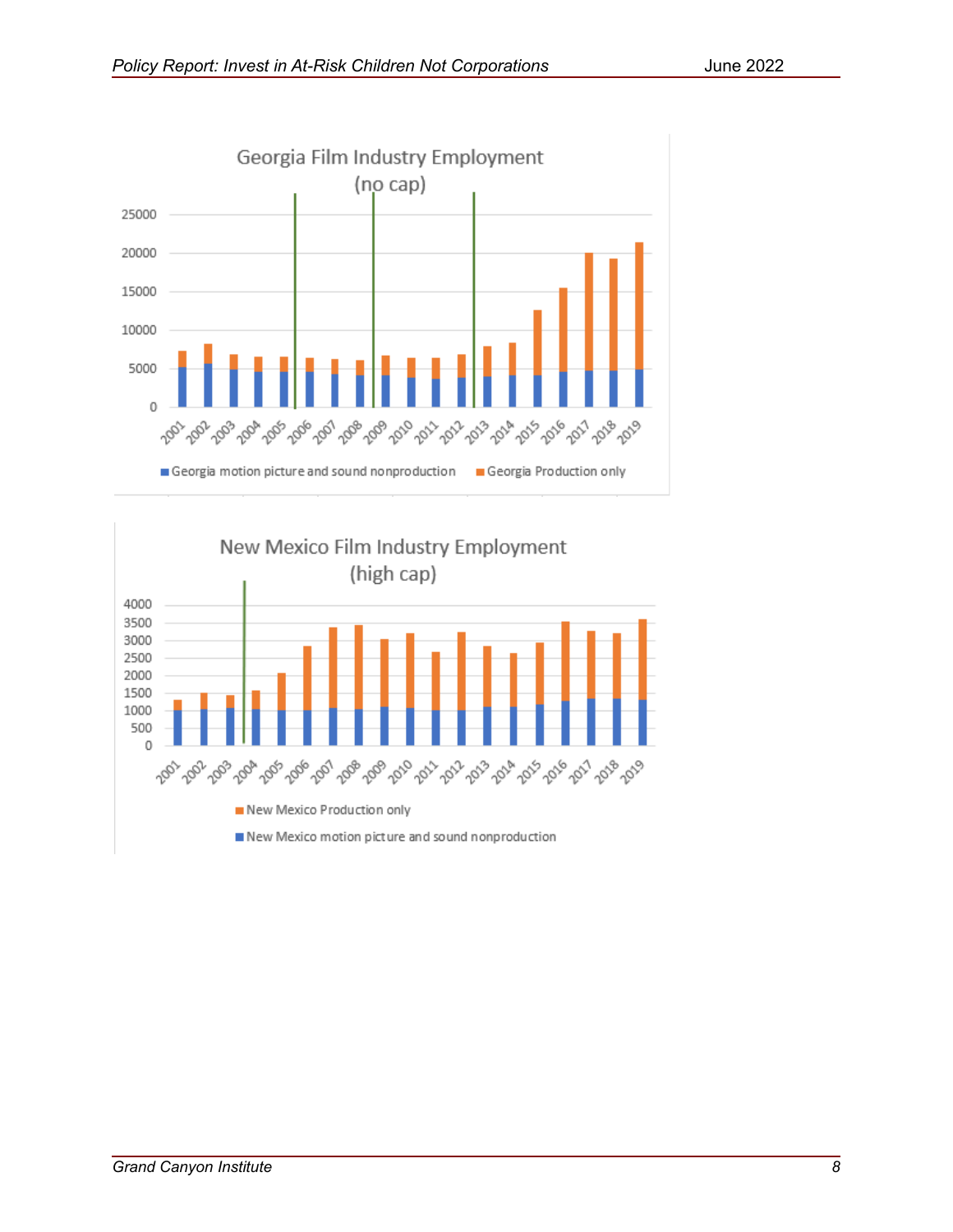

Pennsylvania motion picture and sound nonproduction



Arizona and Georgia are the only states that have seen a growth in overall employment but unlike Arizona, the concentration in production has skyrocketed in Georgia.

New Mexico, Pennsylvania and Utah all have seen overall employment relatively flat. All three have a higher production portion than Arizona. Proportionally New Mexico and Utah have a higher portion of employment than Arizona suggesting that they have a stronger starting point for infrastructure.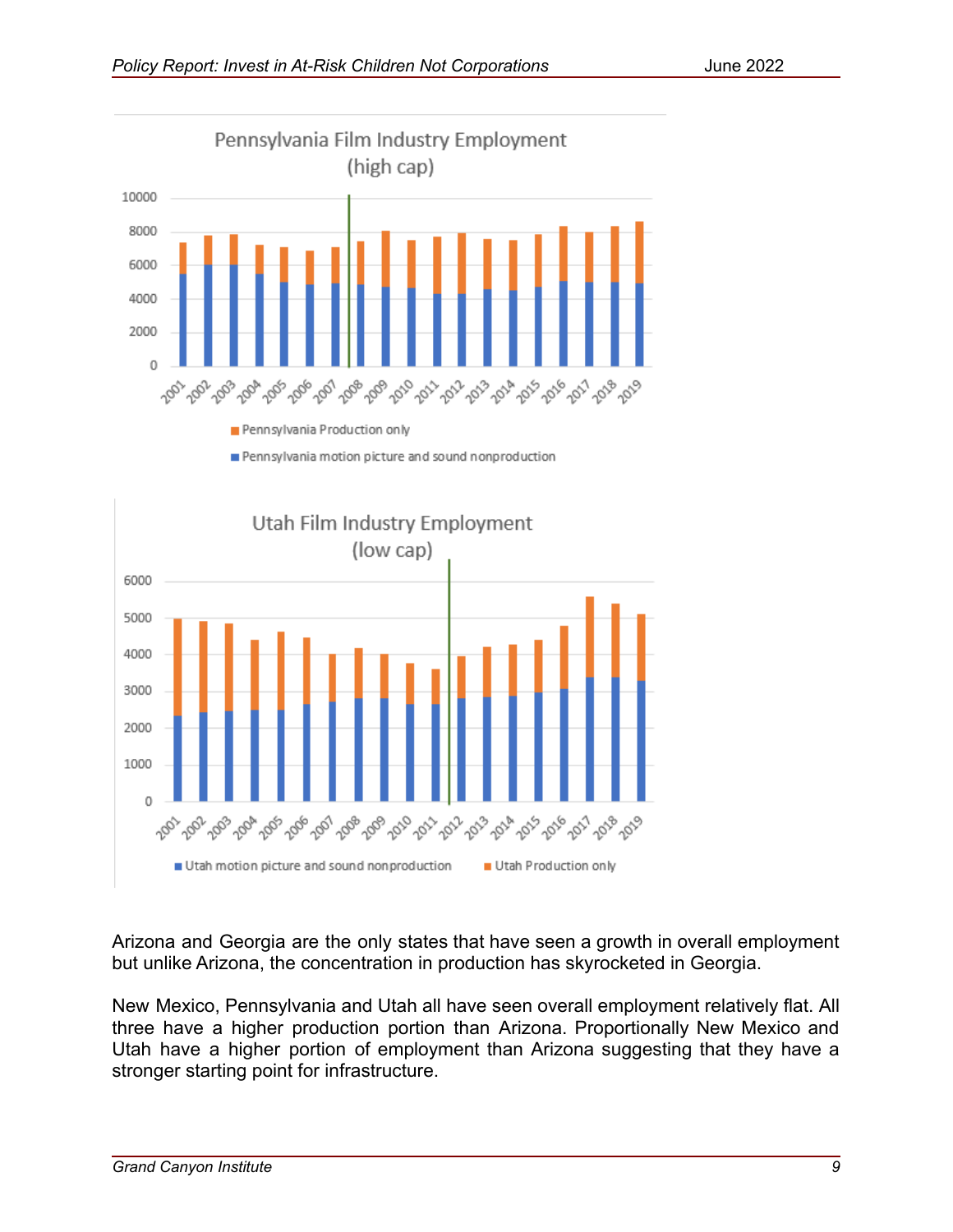Overall, this suggests that Arizona might be poised for growth, The Quarterly Employment Census suggests these positions would pay about \$70,000 a year. Collectively, this suggests Georgia is the best illustration of a program as it has created the largest production-base of any state outside New York and California.

### **Will the Incentives Pay for Themselves?**

Studies that evaluate film incentive programs generally find these programs pay back 25 cents or less for each dollar expended.<sup>12</sup> Jim Rounds' estimates presented before the Senate Appropriation committee in February suggest the Arizona program would be different because the tax credit is more narrowly crafted.<sup>13</sup>

Studies which generate larger returns often make assumptions that overstate economic impacts:

- 1) *Assuming all projects that qualified would not have taken place without the subsidies.* Focus should be on growth from Arizona's current base–even though the base will also qualify for subsidies. So only the growth from the current baseline expectation should be attributed to the refundable tax credits when analyzing the impact of the tax credits should they be adopted.
- 2) *Assuming a large impact of film induced tourism (FIT).* First, many settings aren't filmed where they appear. The 2018 film "Arizona" was shot in Albuquerque. The 2017 film exploring the lives of the Granite Mountain Hotshots killed in the Yarnell fire was also almost entirely filmed in New Mexico. Even the iconic scene from 1991, when Thelma and Louise drive off the edge of the Grand Canyon was actually filmed in Moab, Utah.<sup>14</sup> Second, very few tourists actually come because of film-related reasons. Some may choose to go to film locations as part of their itinerary. Florida's Office of Economic and Demographic Research (EDR) found no clear evidence of FIT. **<sup>15</sup>** Likewise, a New Mexico report showcased just how poor much of the FIT research is. A 2021 study for the New Mexico Film Office, cited Breaking Bad tours in Albuquerque where the series that ended in 2013 was filmed as a breakout focus. The survey consisted of 32 past customers of a particular vendor (sampling bias), 16 (paltry subsample) of which lived outside of New Mexico, of which THREE indicated the Breaking Bad

<sup>&</sup>lt;sup>12</sup> The Florida report on its tax credits found the ROI dropped from \$0.43 in its 2015 report to \$0.18 in the 2018 report to \$0.07 in 2021 and itss summary of other studies found most studies in other states reported an ROI between \$.10 and \$.25. See Florida Office of Economic and Demographic Research (2021), "Return on Investment for the Entertainment **Industry** Incentive Programs," January, <http://edr.state.fl.us/Content/returnoninvestment/EntertainmentIndustryIncentivePrograms2021.pdf>. The Pennsylvania study in 2019 found a return of \$0.13 and of the 12 studies noted in other states, 10 had returns of \$0.25 or less. See Pennsylvania Independent Fiscal Office (2019), "Pennsylvania Film Production Tax Credit: An Evaluation of Program Performance," and a state of the state of the state of the state of the state of the state of the state of the state of the state of the state of the state of the state of the state of the state of the state of the state o

https://www.pafia.org/resources/Documents/TC\_2019\_Film\_Production\_Tax\_Credit\_Report.pdf.

<sup>&</sup>lt;sup>13</sup> Memos received from Jim Rounds, but not publicly posted. Presentation can be watched for the February 15, 2022 Senate Appropriations Committee Hearing here Video [Player \(azleg.gov\).](https://www.azleg.gov/videoplayer/?eventID=2022021071&startStreamAt=3514)

<sup>&</sup>lt;sup>14</sup> Mitchell, Garrett and Bill Goodykoontz (2018), "From 'Queenpins' to 'Wyatt Earp,' these 13 moves set in Arizona–but not made here, " Arizona Republic, Aug. 14, 13 Arizona movies filmed in other states: ['Queenpins,'](https://www.azcentral.com/story/travel/arizona/2018/08/14/arizona-movies-not-filmed-here/900304002/) 'Star [Is Born' \(azcentral.com\).](https://www.azcentral.com/story/travel/arizona/2018/08/14/arizona-movies-not-filmed-here/900304002/)

<sup>&</sup>lt;sup>15</sup> EDR, "Return on Investment for Entertainment and Industry Incentive Programs," January 2021, p. 11

http://edr.state.fl.us/Content/returnoninvestment/EntertainmentIndustryIncentivePrograms2021.pdf.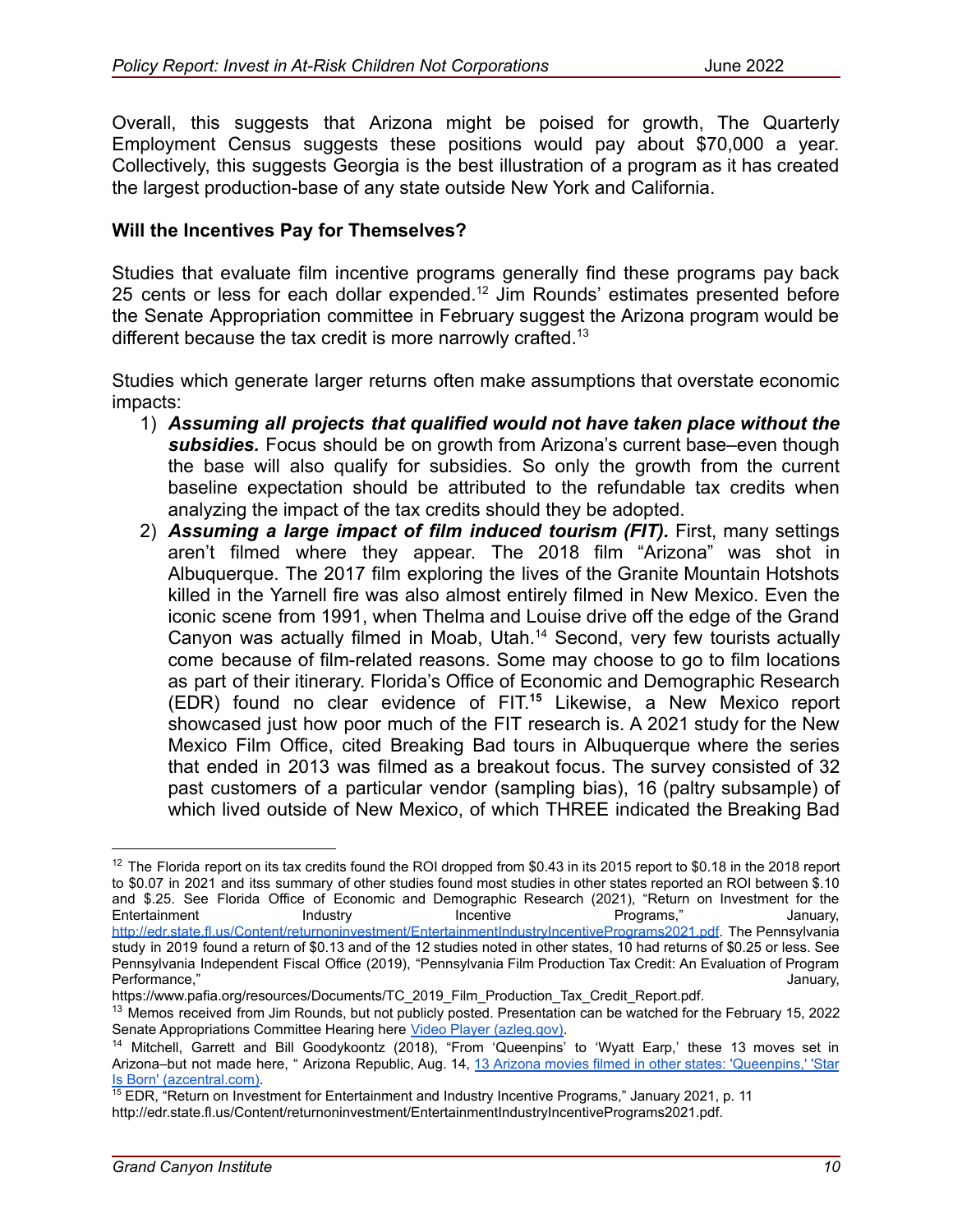sites were the only reason they came to New Mexico.<sup>16</sup> Very few studies give a good indication of FIT. Georgia's audit of its film credit provided the best estimate of FIT. Here they primarily relied on a study funded by the Motion Picture Association that had noted that 0.78% of visitor spending in Georgia was FIT. But the study did not disclose its methodology.<sup>17</sup>

3) *Multipliers may be too high*. Economic effects include direct, indirect and induced impacts. Spending originating in Arizona is a direct expense. Indirect effects are created to the degree that other Arizona businesses benefit from these expenses. Induced effects result to the degree that Arizona households benefit. Collectively these create a multiplier effect. However, not every dollar spent is the same. The studies of Massachusetts tax credits do a good job of noting how much of qualified spending went to Massachusetts businesses and residents, while many other studies fail to make that distinction. They also noted that nearly one-fourth of qualified expenditures went for wages to people earning \$1 million or more who lived out of state.<sup>18</sup> Expenditures from Arizona are qualified expenses–but many studies assume all spending that originates from work in the state is spent locally. Arizona's current multiplier is estimated to be

1.3, while Utah and New Mexico, which have stronger infrastructure have estimates of 1.8. Georgia's multiplier is estimated to be  $2.0^{19}$  The Georgia economic development department has exaggerated its tax credit's impact as it has repeatedly used 3.57 in its releases.<sup>20</sup> That number was reduced to 1.84 for most of the direct expenditure by the Georgia audit. $21$ 

GCI compared three studies: The 2020 Georgia Audit which used 2016 data, the Rounds Consulting Group Year 6 estimate–as that was their breakeven year, and GCI's own analysis for Year 6. Georgia's tax credit is loosely constructed with no cap and has an annual cost that is approaching \$1 billion. The Georgia audit report found it only paid back 10 cents on the dollar–which related to two aspects, the revenue

**GCI estimates** a return on the film industry tax credit of 27 cents per dollar, well below break even.

<sup>&</sup>lt;sup>16</sup> Olsberg, SPI (2021), "Economic Impact of the New Mexico Film Production Tax Credit: A Study for the New Mexico Film Office," p. 29,

https://nmfilm.com/assets/uploads/migrated/2021/11/NMFO\_EconomicImpactStudy\_NMFilmProductionIncentiveProg ram\_2021.pdf

<sup>&</sup>lt;sup>17</sup> Griffin, Greg S. (State Auditor) and Leslie McGuire (Director) (2020), "Impact of Georgia Film Tax Credit," Georgia Department of Audits and Accounts: Performance Audit Division, January, [23536 \(ga.gov\)](https://www.audits.ga.gov/ReportSearch/download/23536), pp. 47-49.

 $18$  Snyder, Geoffrey, E (2022), "Report on the Impact of Massachusetts Film Industry Tax Incentives through Calendar Year 2017," Commonwealth of Massachusetts Dept. of Revenue, March 1, https://www.mass.gov/doc/dor-report-on-the-impact-of-massachusetts-film-industry-tax-incentives-through-calendar-y ear-2017/download

<sup>&</sup>lt;sup>19</sup> Rickman, Dan S. and Hongbo Wang (2020), "Assessing State Economic Development from Motion Picture and Television Production Incentives: Standardizing the Industry for Analysis," Munich Personal RePEc Archive, Oct.26, See Table 4, https://mpra.ub.uni-muenchen.de/104052/1/MPRA\_paper\_104052.pdf.

<sup>&</sup>lt;sup>20</sup> Hunt, April (2015), "Claim overstates film industry's impact on Georgia economy," Politifact, Aug. 7, https://www.politifact.com/factchecks/2015/aug/07/georgia-department-economic-development/film-industrys-impactgeorgia-economy-overstated/

<sup>&</sup>lt;sup>21</sup> Griffin, Greg S. (State Auditor) and Leslie McGuire (Director) (2020), "Impact of Georgia Film Tax Credit," Georgia Department of Audits and Accounts: Performance Audit Division, January, [23536 \(ga.gov\)](https://www.audits.ga.gov/ReportSearch/download/23536),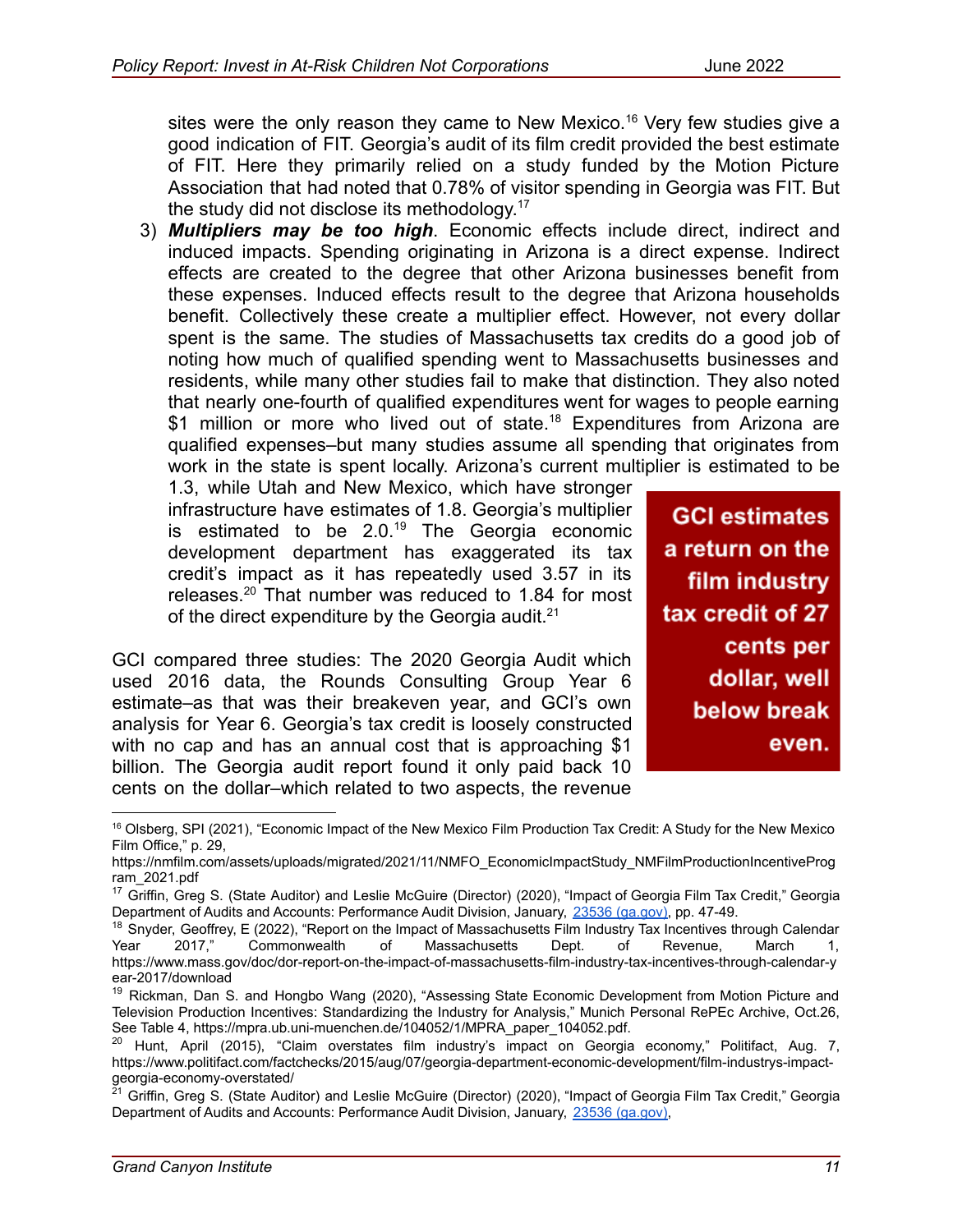generated from the expenditures associated with the activity generated by the credit LESS the foregone revenue if the credit actually had paid for itself. In Georgia's case they presumed a significant portion was spent on healthcare (Georgia has not expanded Medicaid under the Affordable Care Act), so matching federal funds were also lost.

The Rounds Consulting Group estimate is approximated from calls with Jim Rounds and Luis Cordova. It includes a \$1.75 billion direct investment from the film industry plus they assume a 2% impact from FIT, where anticipated visitor spending is roughly \$30 billion, so that adds  $$600$  million.<sup>22</sup> That figure might also include film-related construction. GCI backwards generated the total impact number based on Rounds' estimated tax collections. GCI uses a state taxes to state GDP ratio for Arizona multiplied by 65%. Total Expenditure includes intermediate inputs. so effectively double counts them, whereas GDP is purely value added.<sup>23</sup> From the Massachusetts study in this context GDP is approximately  $65%$  of output.<sup>24</sup> The result of \$7.5 billion seems consistent with what they estimated.

Based on projections from Lionsgate Newark, which will create six sound stages, each at least 20,000 square feet, GCI foresees, about \$400 million in direct spending from a major project if the credit is successful,  $25$  If that is two-thirds of the total direct spending induced by the credit, then \$600 million would be the total amount–which GCI assumes translates into a \$100 million actual credit. GCI also anticipates noncredit activity related to tourism and construction. The Georgia audit estimated FIT at \$145 million. GCI noted that Legoland in Carlsbad before COVID had \$100 million in annual revenue, which includes two modest sized theme hotels.<sup>26</sup> Legoland exceeds any other theme park currently in Arizona and likely represents the higher end of possible FIT in Arizona if much of Arizona's FIT comes from a theme park with hotels. Therefore, GCI adds \$75 million in FIT plus \$35 million in film-related construction, or \$110 million to its direct expenditure estimate.

GCI presumes the building of infrastructure with a tightly designed credit increases the state's multiplier from 1.3 to 2.0 based on the work of Rickman and Wang.<sup>27</sup> GCI finds

<sup>&</sup>lt;sup>22</sup> Visitor Spending was \$25 billion in 2019. See "The [Economic](https://tourism.az.gov/economic-impact/) Impacts of Travel: Arizona," May 2021, Economic [Impact - Tourism AZ.](https://tourism.az.gov/economic-impact/)

<sup>&</sup>lt;sup>23</sup> Clouse, Candi (2019), "Output, Value-Added & Double Counting," IMPLAN Support, July 12, Output, Value Added, [& Double-Counting – IMPLAN - Support](https://support.implan.com/hc/en-us/articles/360025171053-Output-Value-Added-Double-Counting)

<sup>&</sup>lt;sup>24</sup> Snyder, Geoffrey, E (2022), "Report on the Impact of Massachusetts Film Industry Tax Incentives through Calendar Year 2017," Commonwealth of Massachusetts Dept. of Revenue, March 1, https://www.mass.gov/doc/dor-report-on-the-impact-of-massachusetts-film-industry-tax-incentives-through-calendar-y ear-2017/download

 $25$  The total impact in for Lionsgate Newark is noted as \$800 million–assuming a multiplier of 2 that would mean \$400 million. Tulley, Tracy (2022),"\$100 Million Film Studio to Rise from Rubble of Ex-Public Housing Site," The New York Times, Mary 17, \$100 Million Film Studio to Rise From Rubble of [Ex-Public](https://www.nytimes.com/2022/05/17/nyregion/lionsgate-newark-movie-studio.html) Housing Site - The New York Times [\(nytimes.com\).](https://www.nytimes.com/2022/05/17/nyregion/lionsgate-newark-movie-studio.html)

<sup>&</sup>lt;sup>26</sup> Dunn & Bradstreet, "Legoland, [California,](https://www.dnb.com/business-directory/company-profiles.legoland_california_llc.91fe22f27e2ba82268a30dec4e19bb8d.html) LLC," Legoland California, LLC Company Profile | Carlsbad, CA | [Competitors, Financials & Contacts - Dun & Bradstreet \(dnb.com\)](https://www.dnb.com/business-directory/company-profiles.legoland_california_llc.91fe22f27e2ba82268a30dec4e19bb8d.html)

<sup>&</sup>lt;sup>27</sup> Rickman, Dan S. and Hongbo Wang (2020), "Assessing State Economic Development from Motion Picture and Television Production Incentives: Standardizing the Industry for Analysis," Munich Personal RePEc Archive, Oct.26, See Table 4, https://mpra.ub.uni-muenchen.de/104052/1/MPRA\_paper\_104052.pdf.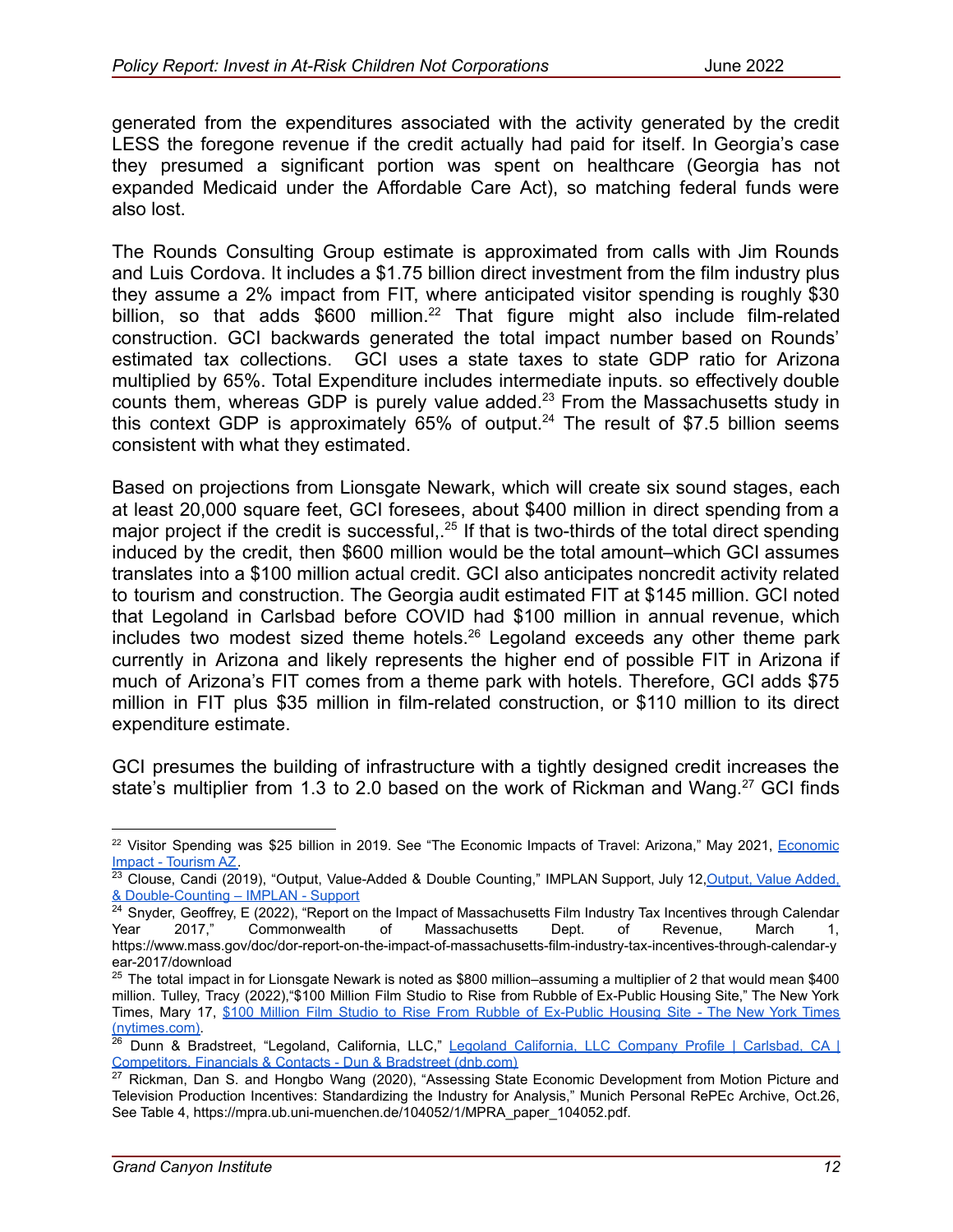that a \$100 million state tax credit only generates \$29 million in state taxes, and the \$71 million lost in state revenue if it had been invested in early childhood education would have resulted in an additional \$2 million in state taxes<sup>28</sup>, so the net return on investment is only 27 cents on the dollar–far better than Georgia, but far less than breaking even.

According to the Rounds Consulting Group estimates, it's an investment that pays off. GCI notes that even the Georgia credit system doesn't provide \$150 million in added revenue with a similar direct impact starting point. While GCI commends the attempt to construct a much more tightly designed credit, it's still quite a gamble.

#### **Table 1**

## **Comparing Three Analyses of Effectiveness of Film Tax Credits (millions of dollars)**

|                                       | <b>State</b><br>Tax<br><b>Credit</b> | <b>Direct</b><br>Impact | <b>Total Impact</b> | <b>State Taxes</b><br>Generated<br>(est.) | <b>State</b><br><b>Taxes Lost</b><br>(est.) | <b>ROI</b><br>per<br>credit<br>dollar |
|---------------------------------------|--------------------------------------|-------------------------|---------------------|-------------------------------------------|---------------------------------------------|---------------------------------------|
| Arizona<br><b>Rounds</b><br>Year $6)$ | \$150                                | \$2,350                 | $$7,505^{29}$       | \$151                                     | \$0                                         | \$1.01                                |
| Arizona<br>$ $ (GCI<br>Year $6)$      | \$100                                | \$710                   | \$1,420             | \$29                                      | \$2                                         | \$0.27                                |
| Georgia<br>(Audit<br>2016)            | \$667                                | \$2,500                 | \$4,600             | \$101                                     | \$35                                        | \$0.10                                |

 $28$  Early Childhood Investment had a multiplier of 1.88 but a lower tax generated rate, most likely due to lower income of those employed. See Powell, Anna, Sarah Thomason, and Ken Jacobs. (2019), "Investing in Early Care and Education: The Benefits for California," UC Berkeley Labor Center, May 8, Investing in Early Care and [Education:](https://laborcenter.berkeley.edu/investing-early-care-education-economic-benefits-california/) The [Economic Benefits for California - UC Berkeley Labor Center.](https://laborcenter.berkeley.edu/investing-early-care-education-economic-benefits-california/)

<sup>&</sup>lt;sup>29</sup> As noted in the text, this number was backwards generated from the estimated tax revenue. Based on email correspondence, it likely matches quite well with what Rounds Consulting came up with, but their number may be slightly different.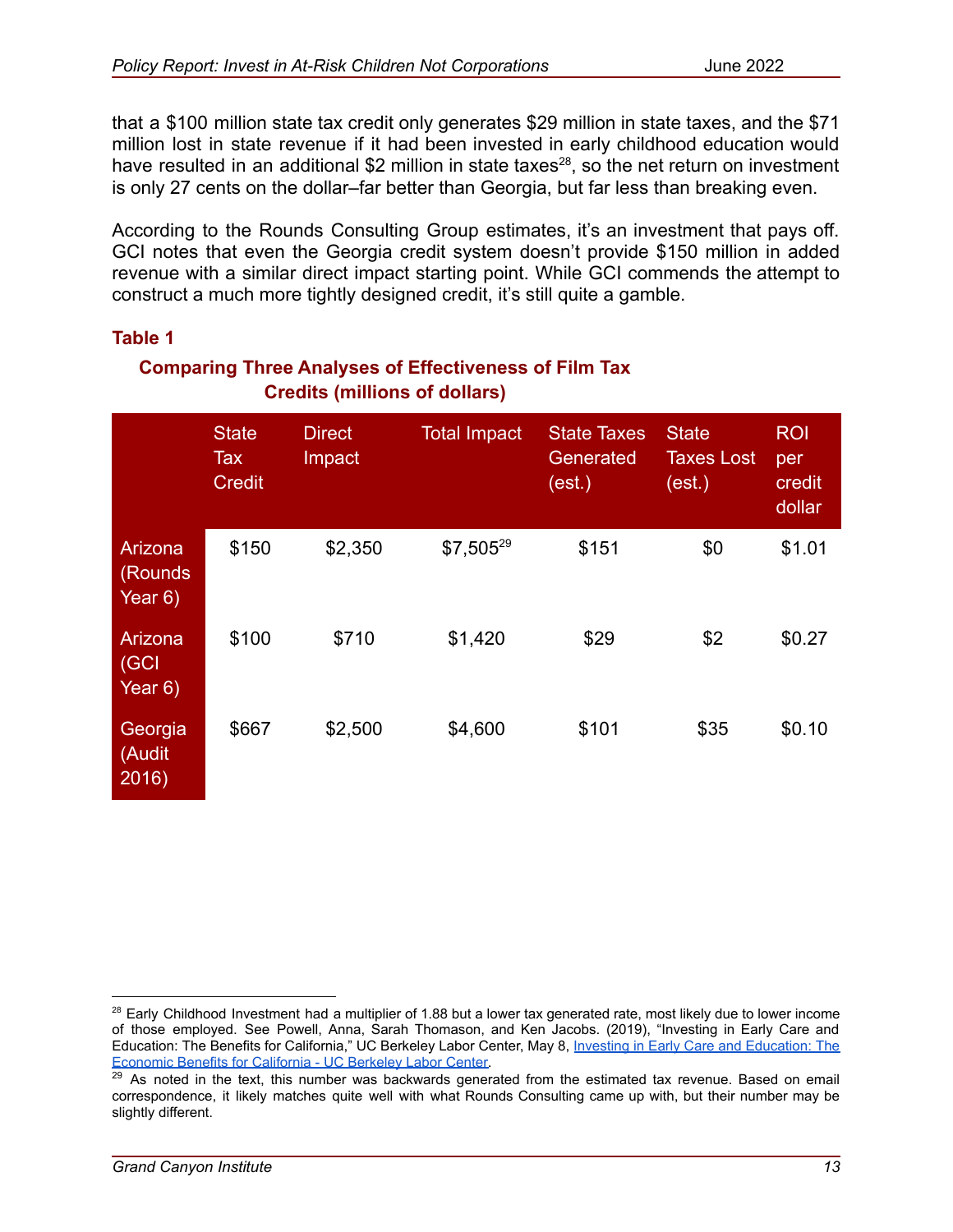

#### **Figure 4**

# **Research & Development Tax Credits are Largely a Dud, Don't Make them Refundable**

Corporations continue to accumulate more R&D tax credits as they exceed their annual tax liability. Consequently by 2018 \$1.9 billion in tax credits were banked up by corporations in Arizona for use in future tax years. This amount likely exceeds \$2 billion today.

The tax credits accumulate because of two reasons. First, Arizona's R&D tax credit is particularly generous. Second, corporations compiling the credit lack sufficient tax liability because of low corporate income taxes to utilize the credit, so they carry over.

However, the tax credits do not induce R&D activity as is demonstrated below.

When a tax credit is refundable, the state begins subsidizing operating expenses of a firm. While SB1643 limits the allowed expenses to certain categories, it doesn't establish an existing baseline, so any current expenditures or planned expenditures in these areas will simply be underwritten by taxpayers, for example:

- Sustainability or water capital projects
- Building/updating a taxpayer's R&D facilities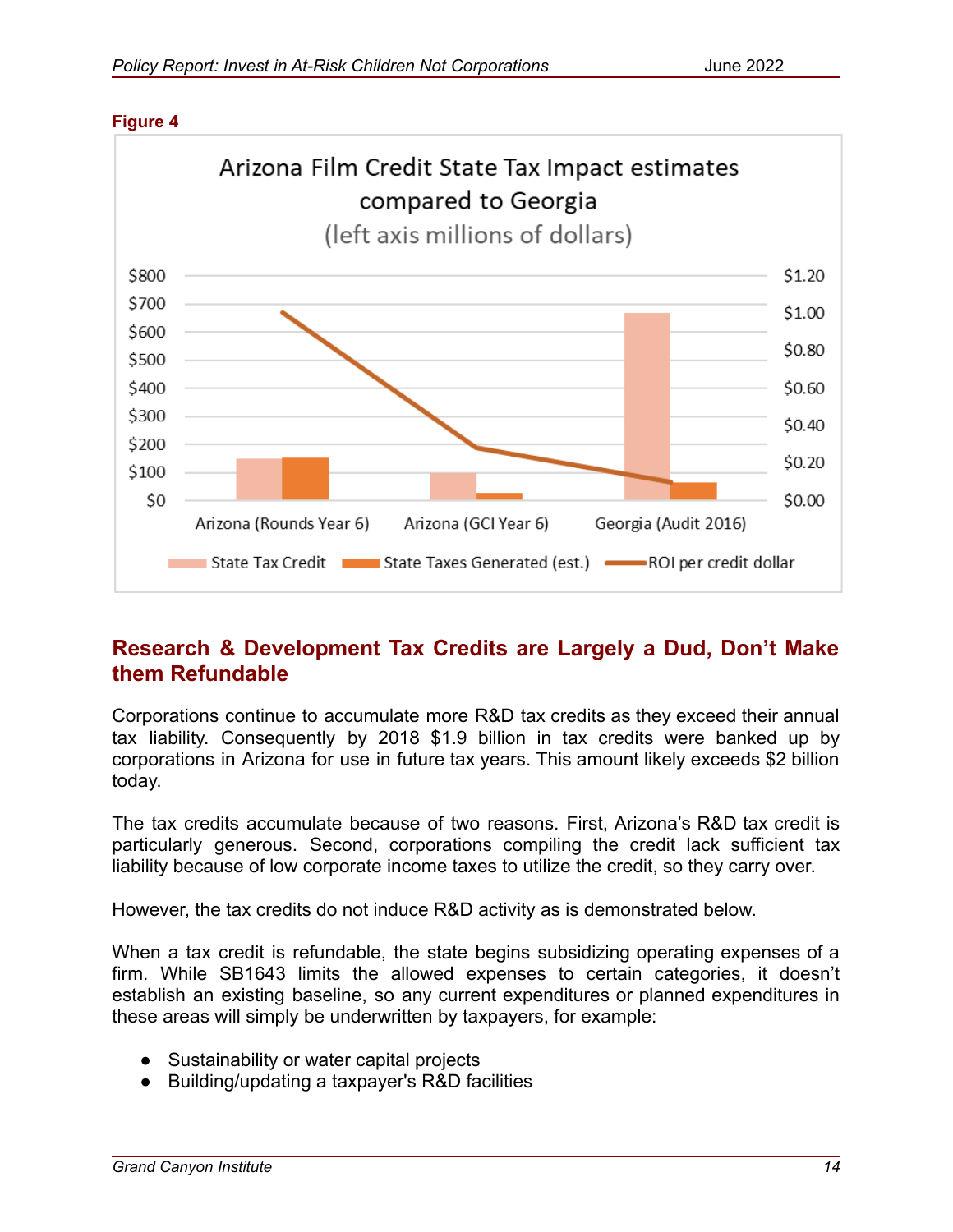- Capital expenditure or workforce development projects with an institution of higher learning or a career and technical education district (CTED)
- Capital expenditure programs supported by matching funds from a federal or national grant program.

So, for instance, a company that installs solar equipment or low-flow toilets, can use taxpayer funds to pay for a new heat pump for its R&D facilities. In many cases, these are expenses the corporation would have incurred regardless. However, in some cases the incentive might drive the decision where the returns are more marginal. But, in general, taxpayers should expect that these incentives will primarily result in state funds underwriting operating expenditures of firms.

GCI's analysis finds the existing R&D tax credit program to be largely ineffective in that it actually does a poor job of inducing research and development that would not have otherwise taken place with the exception of the refundable R&D tax credit for small firms that SB1643 doubles from \$5 to \$10 million annually.

Rather than making the larger program refundable subject to a cap—the program should be phased out.

## **History of Arizona's R&D tax credits**

Arizona's R&D tax credits are designed to encourage additional expenditure on research and development, which can boost local economic growth and increase high quality jobs. Arizona's R&D tax credit was first established in the early 1990s, and then revised to be unlimited in 2001. In recent years a restricted refundable credit for employers of 150 or less has also been instituted. Key findings from this research include:

- Arizona's corporations have accumulated more than \$1.9 billion in tax credits beyond what they can currently use. Some will not pay taxes for the next 15 years.
- Arizona's R&D tax credit is currently so generous that each year the amount of credit claimed is only one-fourth of the credit that corporations have accumulated.
- There's a lack of evidence that when states eliminate their R&D tax credit that it harms their R&D activity.
- From 2001 to 2019, company-funded research and development in Arizona declined relative to the nation as a whole, while nearly \$2 billion in credits were accumulated.
- GCI recommends that Arizona's main R&D tax credit be eliminated. However, the state's refundable R&D tax credit for firms with 150 or less employees does provide a meaningful targeted incentive with an expenditure cap of \$5 million and is therefore worth maintaining, and proposals to double the cap to \$10 million are reasonable.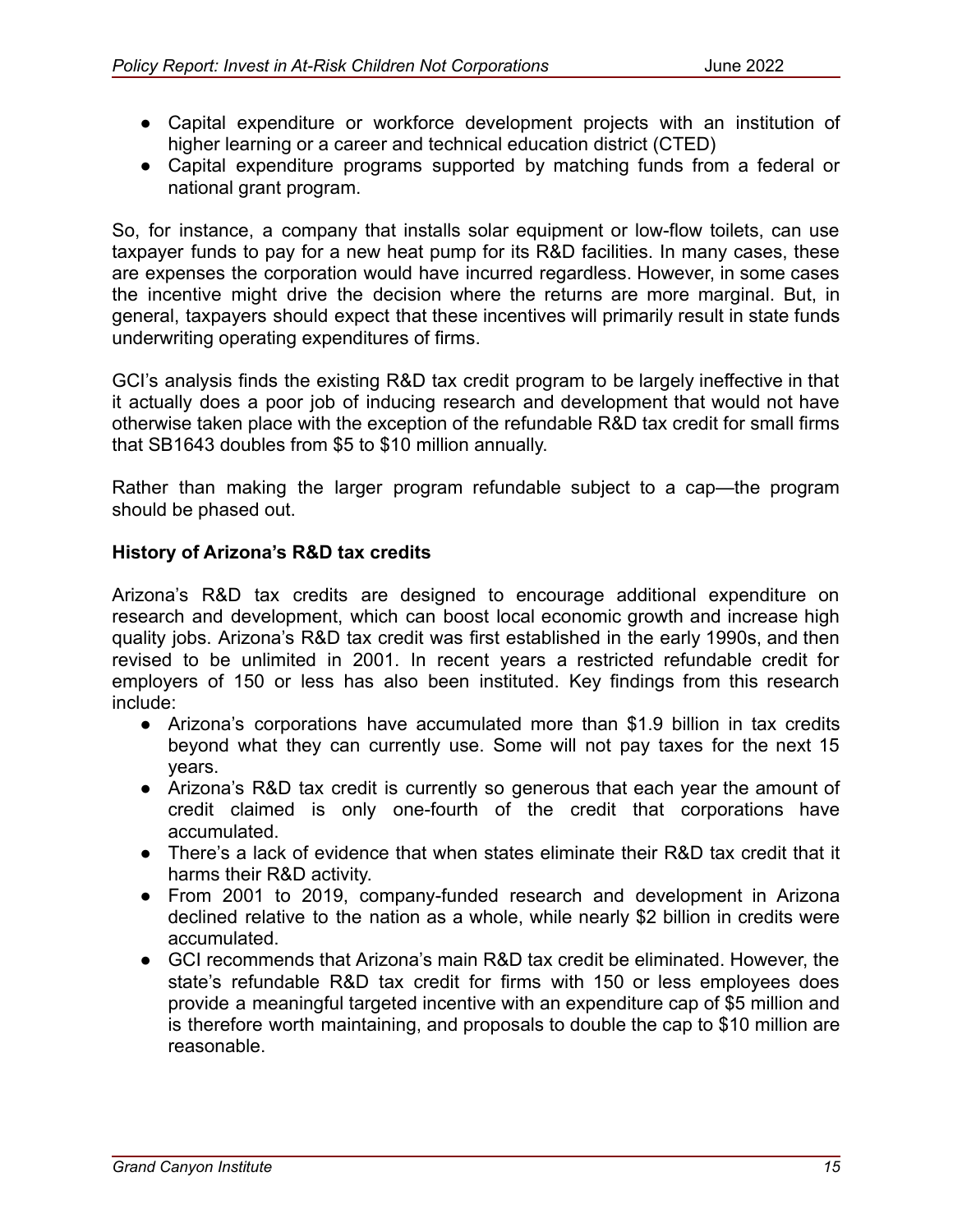### **R&D Tax Credit Legislation in Arizona**

Arizona's R&D tax credit is calculated based on the amount of qualified research expenses that exceed a certain "base amount" (defined in the Internal Revenue Code). The credit has evolved through the following legislative changes:

- Prior to tax year (TY) 2010, the credit was calculated as 20 percent of up to \$2.5 million in qualified expenses and 11 percent of qualified expenses above \$2.5 million.
- In 2010, the Arizona legislature passed HB2162, Laws 2008, Chapter 290, which expanded the credit in TY 2010 through TY 2017, to 24 percent of up to \$2.5 million in qualified expenses and 15 percent of qualified expenses above \$2.5 million.
- In 2017, Arizona's legislature passed SB1416, Laws 2017, Chapter 340, which extended the availability of the enhanced credit rates from TY 2017 through TY 2021. Laws 2010, Chapter 312, changed the credit from being non refundable to refundable for those companies that employ less than 150 full-time employees. Specifically, the act provides that such taxpayers receive a refund equal to 75 percent of the amount by which the credit exceeds their liability. The refundable aspect of the credit has an annual cap of \$5.0 million cumulatively for the individual and corporate income tax and is effective retroactively from January 1, 2010. If, in any year, less than \$5.0 million of credits are filed collectively by all taxpayers, any unused amount rolls over to the next year.
- Laws 2011, 2nd Special Session, Chapter 1, expanded the tax credit, beginning in FY 2013, by increasing the credit calculation by 10 percent for university-related research. The credit is subject to an aggregate cap of \$10.0 million per year between individual and corporate income taxpayers. A 15-year carry forward of the credit is allowed [A.R.S. § 43-1168].

Because the benefits to innovation extend beyond the firm, the economic logic behind the tax credit was to incentivize research and development beyond what a firm would do on its own.

Prior Research on the Impact of R&D Tax Credits

### **Research on the impact of R&D tax credits**

At the federal level, some research has suggested there may be truth to the assumption that there were benefits to innovation that extend beyond a firm. However, state incentives appear to be far less effective to not effective at all in research and development. Some literature also questions these results because R&D expenditures are too malleable—in that firms may try to classify expenditures as research and development purely for tax benefits.

Jason Fichtner of the right-leaning Mercatus Center at George Mason University and Adam Michel of the conservative Heritage Foundation argue that the R&D tax credit distorts the manner in which corporations report expenditures and does little to promote innovation, while complicating the tax code. $30$ 

<sup>30</sup> Fichtner, Jason J and Michel, Adam N. (August 5, 2015). *The Research and Development Tax Credit Suffers from Design and Implementation Problems*. Mercatus Center, George Mason University.

https://www.mercatus.org/publications/government-spending/research-and-development-tax-credit-suffers-design-an d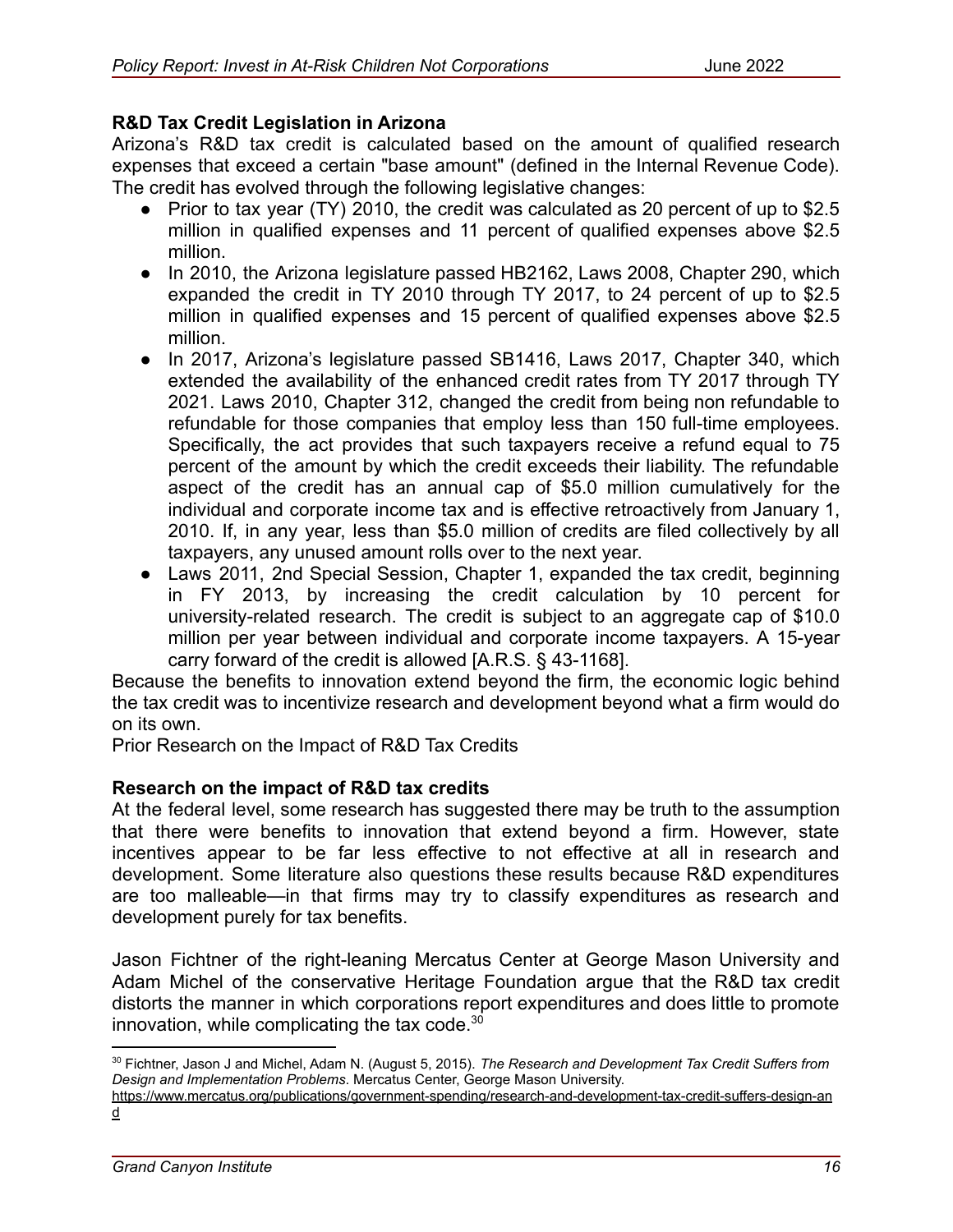These findings are consistent with a 2018 journal article from business school professors from the University of Wisconsin-Madison and University of California-Davis who found evidence that corporations do reclassify expenditures since research and development is inadequately defined—which allows for gaming the system. Note, that is within the tax code. $31$ 

While Wu (2005) is often cited as research backing state tax credits, his research actually provides weak support. He does obtain a statistically significant result when a state has a tax credit for research and development in some regressions, but it is sensitive to the variables he includes. His most consistent result is for per capita state gross national product (GNP) and that variable has an impact more than ten times as great as his R&D credit dummy variable. So at best, his research on the impact of R&D tax credits provides weak evidence. $32$ 

Although R&D credits are dominated by very large firms, Mohnen and Lochshin argue they are more effective with small- and moderate-sized firms, consistent with the capped refundable portion of Arizona's current law<sup>33</sup>.

Wheeler and Wallace found when controlling for the size of a state's GNP and other factors that company-funded research and development was not sensitive to the level of generosity in a state's R&D credit program.<sup>34</sup>

Tim Bartik most recently in 2012 analyzed the impact of R&D tax credits in Washington state, where Microsoft and Boeing conduct a significant portion of the nation's research and development. He found that although Washington's tax credits encouraged additional research and development, they did so in quite an inefficient manner—costing the state about \$55,000 in lost revenue for each job created.<sup>35</sup> In response to this research, Washington state eliminated the credit in 2015.<sup>36</sup> In Maryland in 2017, the Office of Policy Analysis for the state concluded, "There Is No Evidence That the R&D Tax Credit Is Effective." The same holds true for Arizona.<sup>37</sup>

<sup>31</sup> Laplante, Stacie K., Skaife, H.A., Swenson, L.A., Wangerin, D.D. (March 2019). Limits of tax regulation: Evidence from strategic R&D classification and the R&D tax credit. *Journal of Accounting and Public Policy*. https://doi.org/10.1016/j.jaccpubpol.2019.02.003

<sup>&</sup>lt;sup>32</sup> Wu, Yonghong. (Sept. 2005). The effects of state R&D tax credits in stimulating private R&D expenditure: A cross‐state empirical analysis. *The Journal of Policy Analysis and Management*.

https://doi.org/10.1002/pam.20138

<sup>&</sup>lt;sup>33</sup> Mohnen, Pierre and Lokshin, Boris. (Sept. 2009). What does it take for an R&D tax incentive policy to be effective? *Institut d'Economia de Barcelona.*

https://pdfs.semanticscholar.org/7b9a/3c3e7ecb5822e712904db2368c4f645afff3.pdf

<sup>34</sup> Wheeler, Laura and Wallace, Sally. (2007). *Effect of state R&D tax credits in stimulating state industrial R&D* activity. 100<sup>th</sup> Annual Conference on Taxation.

<sup>35</sup> Office of Policy Analysis. Department of Legislative Services. Annapolis, Maryland. (2017) *Evaluation of the* https://www.ntanet.org/wp-content/uploads/proceedings/2007/047-wheeler-effect-state-rd-2007-nta-proceedings.pdf

<sup>36</sup> Bartik, Timothy. (2019). *Making Sense of Incentives: Taming Business Incentives to Promote Prosperity.* Upjohn Institute, October, p. 68. *Research and Development Tax Credit.* https://research.upjohn.org/up\_workingpapers/187/

<sup>37</sup> Department of Legislative Services Office of Policy Analysis Annapolis, Maryland. (November 2017). *Evaluation of the Research and Development Tax Credit.*

http://www.ncsl.org/Portals/1/Documents/fiscal/Fiscal\_meetings/Maryland\_Evaluation\_of\_the\_Research\_and\_Develo pment\_Tax\_Credit\_32821.pdf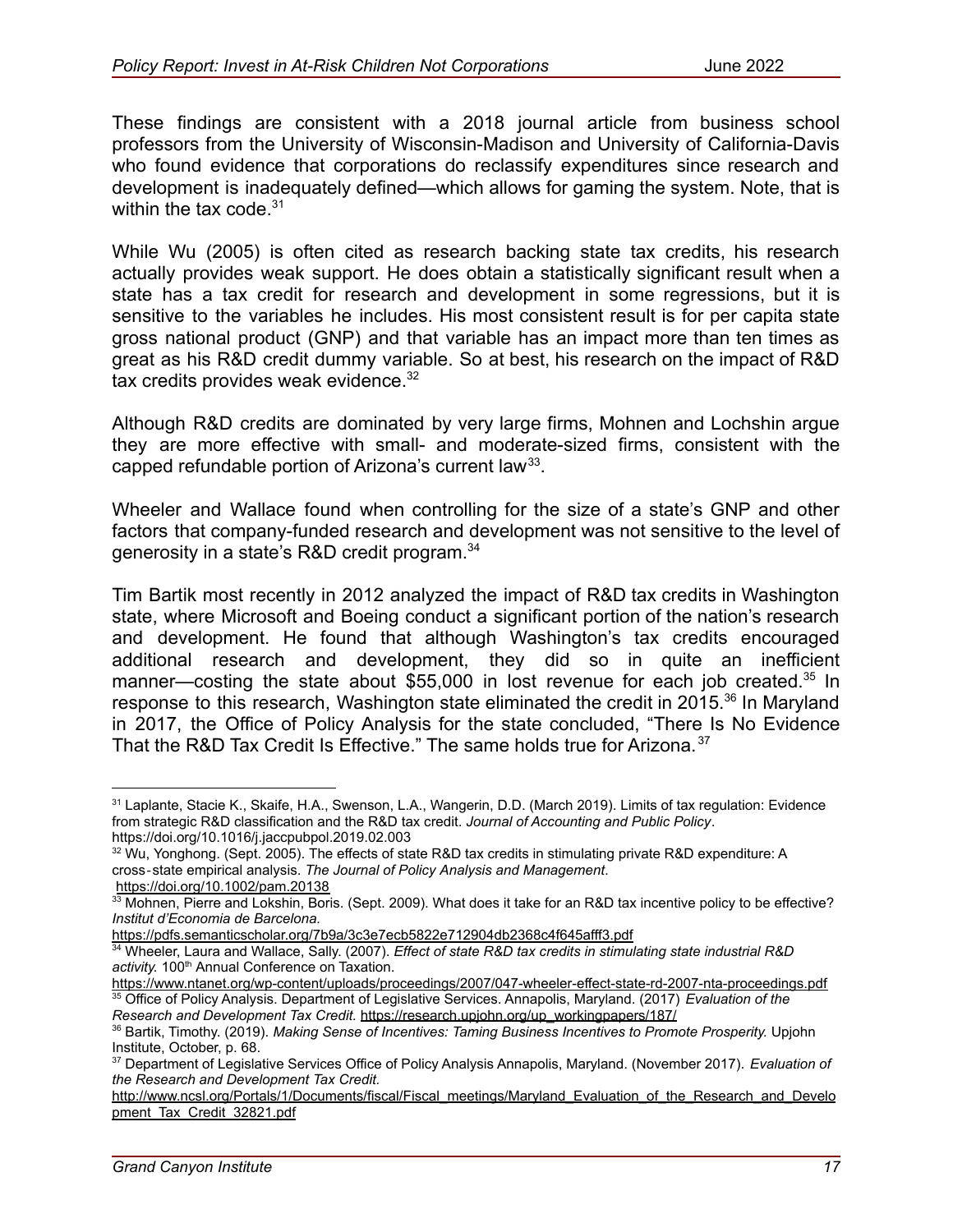In Maryland in 2017, the Office of Policy Analysis for the state concluded, "There Is No Evidence That the R&D Tax Credit Is Effective." The same holds true for Arizona. <sup>38</sup>

### **The Generosity in Arizona's R&D Tax Credit**

The federal corporate tax rate is now 21 percent compared to Arizona's rate of 4.9 percent, which is less than one-fourth of the federal rate. Arizona's R&D tax credit is far more generous than the federal R&D tax credit when comparing it to the rate at which corporations are taxed.

The federal R&D tax credit was first established as part of the Economic Tax Recovery Act of 1981.<sup>39</sup> The act has been modified over the years as it has been renewed several times. In 2015, the federal R&D tax credit was set at 20 percent of the qualified amount of increased R&D expenditures.<sup>40</sup> In most circumstances tax credits can be carried forward for as long as 20 years and can be carried back one year (five years for some oil and gas production).<sup>41</sup>

Consequently, Arizona's R&D tax credit should not exceed 5 percent of qualified expenses to be roughly proportional to the federal credit. That is not how it is pegged as noted by the Arizona Commerce Authority:

The 2011 through 2022 R&D tax credit is equal to 24% of the first \$2.5 million in qualifying expenses plus 15% of the qualifying expenses in excess of \$2.5 million. For 2023 and thereafter, the tax credit rates will be 20% of the first \$2.5 million in qualifying expenses plus 11% of the qualifying expenses in excess of  $$2.5$  million.<sup>42</sup>

Combined with a 15-year carry forward on the credit, the result is a massive accumulation of credits and no incentive to do research and development, as it will have no impact on a corporation's state income taxes for 15 years.

http://www.ncsl.org/Portals/1/Documents/fiscal/Fiscal\_meetings/Maryland\_Evaluation\_of\_the\_Research\_and\_Develo pment\_Tax\_Credit\_32821.pdf

<sup>38</sup> Department of Legislative Services Office of Policy Analysis Annapolis, Maryland. (November 2017). *Evaluation of the Research and Development Tax Credit.*

<sup>39</sup> Wheeler, Laura and Wallace, Sally. (2007). *Effect of state R&D tax credits in stimulating state industrial R&D* activity. 100<sup>th</sup> Annual Conference on Taxation.

<sup>40</sup>Bishop, Steve. (June 2018). *Losing Out on Real Money? How Manufacturers Qualify for the R&D (Research) Tax Credit.* Bader Martin. https://badermartin.com/manufacturers-qualify-research-rd-tax-credit/ https://www.ntanet.org/wp-content/uploads/proceedings/2007/047-wheeler-effect-state-rd-2007-nta-proceedings.pdf

<sup>41</sup> Instructions for Form 3800: General Business Credit. Department of the Treasury Internal Revenue Service. (2018) https://www.irs.gov/pub/irs-prior/i3800--2018.pdf

<sup>42</sup> Arizona Commerce Authority. (n.d.). *Legislative Information, Research and Development.* https://www.azcommerce.com/incentives/research-development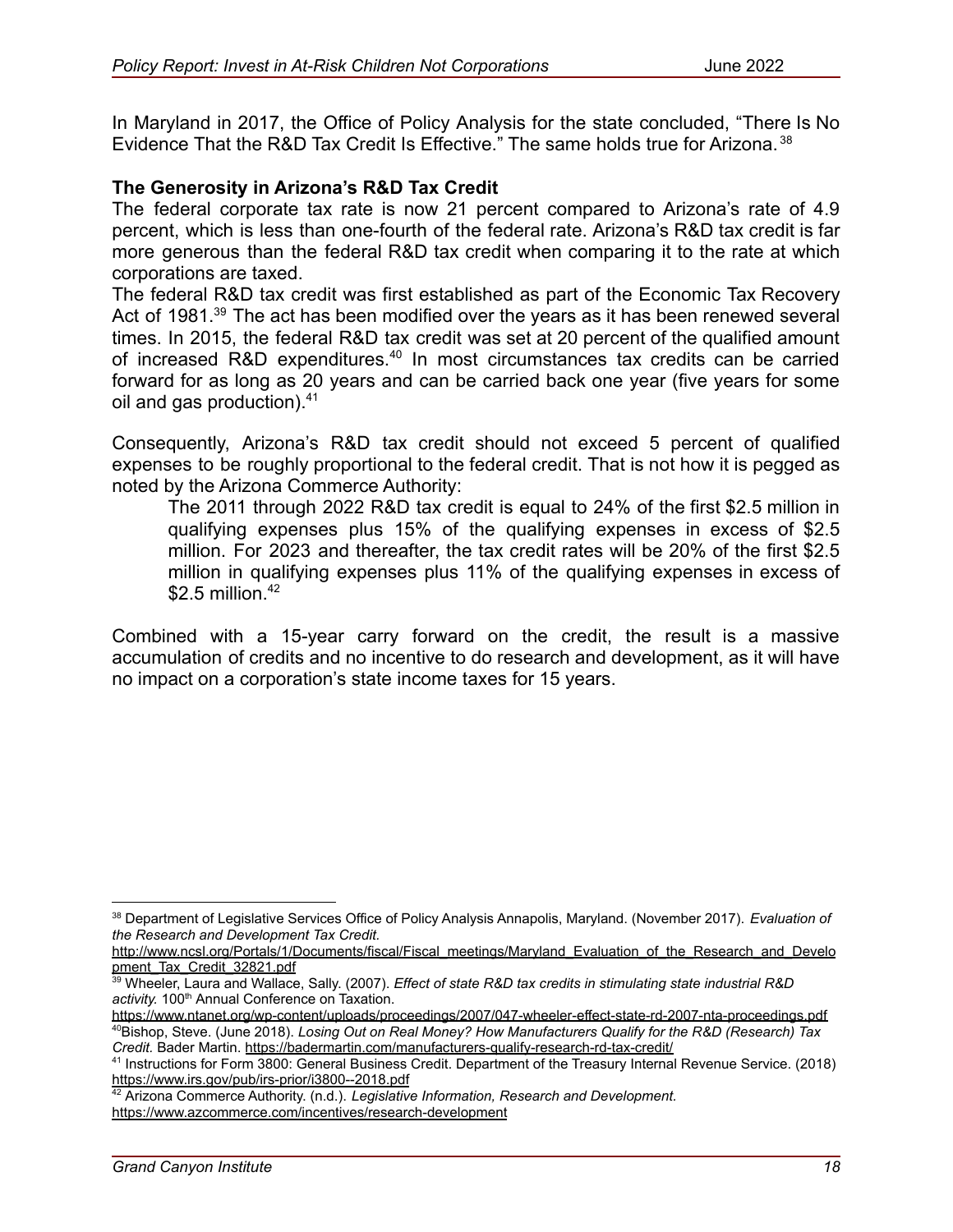

#### **Figure 5**

Source: Arizona Department of Revenue Individual and Corporate Tax Credit Report (2021)

At the same time, R&D tax credits have not provided a noticeable benefit to the economy based on corporate-funded research and development as measured against state gross domestic product (GDP).

#### **Location, Not Tax Credits, Drives Research and Development**

In fact, location is more relevant than tax credits for incentivizing research and development. Corporate-funded research and development is quite disproportionately concentrated in just four states: California, Washington, Michigan and Massachusetts. Agglomeration is most important—meaning research and development will stay focused where the talent is most concentrated.

At least three of the states above would not necessarily be considered business-friendly—but all have a high concentration of key industry sectors focused on research and development. Arizona with its Silicon Desert is most similar in that regard to California with its larger Silicon Valley. So while these states have R&D tax credits (except Michigan which let its lapse in 2012), it is the location and industry concentration that drives research and development.

In 2019, manufacturing was the most critical sector driving company-funded research and development in Arizona accounting for 80 percent of the state's total. Not surprisingly 60 percent of the research and development and two-thirds of the manufacturing were related to computers and electronic products. Nearly half of Arizona's research and development came from companies with more than 25,000 employees overall (not just in Arizona). By comparison, California's R&D expenditures relative to state GDP have been normally more than twice that of Arizona's and in 2019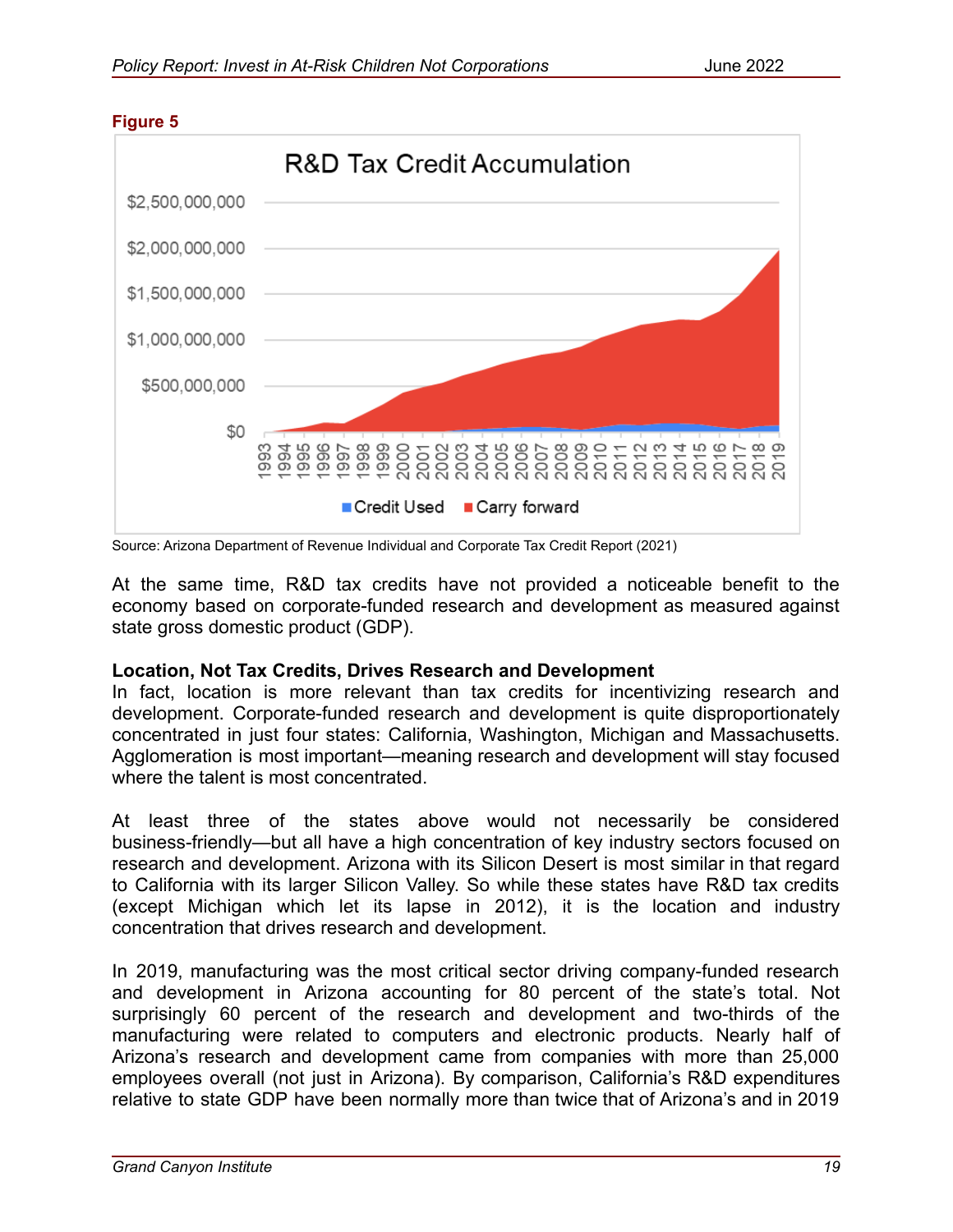were four times the amount, with California having 5 percent of state GDP as research and development compared to 1.25 percent for Arizona.

On the flip side, when the Tax Foundation ranked the top states for lowest tax impacts for research and development, they identified three states where a sample firm would either pay no state taxes or even receive a net benefit: Nebraska, Hawaii and Louisiana.<sup>43</sup> These states have a combined state GDP that is slightly higher than Arizona, yet their total company-funded research and development is less than one-third of Arizona.



#### **Figure 6**

. From 2013 to 2019, California's research and development more than doubled in nominal (not inflation adjusted) terms, Massachusetts' increased by more than 80 percent, while Arizona's grew 13 percent, which was similar to Missouri, a state without an R&D tax credit. During the same time period, the country as a whole grew 60 percent.

Taking a longer view, state-level R&D expenditures in Arizona and California can be compared from 2001 to 2019. While Arizona can quantitatively argue it is a more "business friendly" state than California, that fact hasn't been sufficient to change the distribution of company-funded R&D expenditures. R&D expenditures in California have grown at a significantly greater rate—even though Arizona shares a similar industry sector. The national average is 1.00 in the graph below. This is a clear indication that prime infrastructure and knowledge-base for research and development are important for driving growth in research and development.

Source: National Science Foundation, Business Enterprise Research and Development Survey.

<sup>43</sup> Tax Foundation. (2015) *Location Matter*. https://taxfoundation.org/location-matters-2015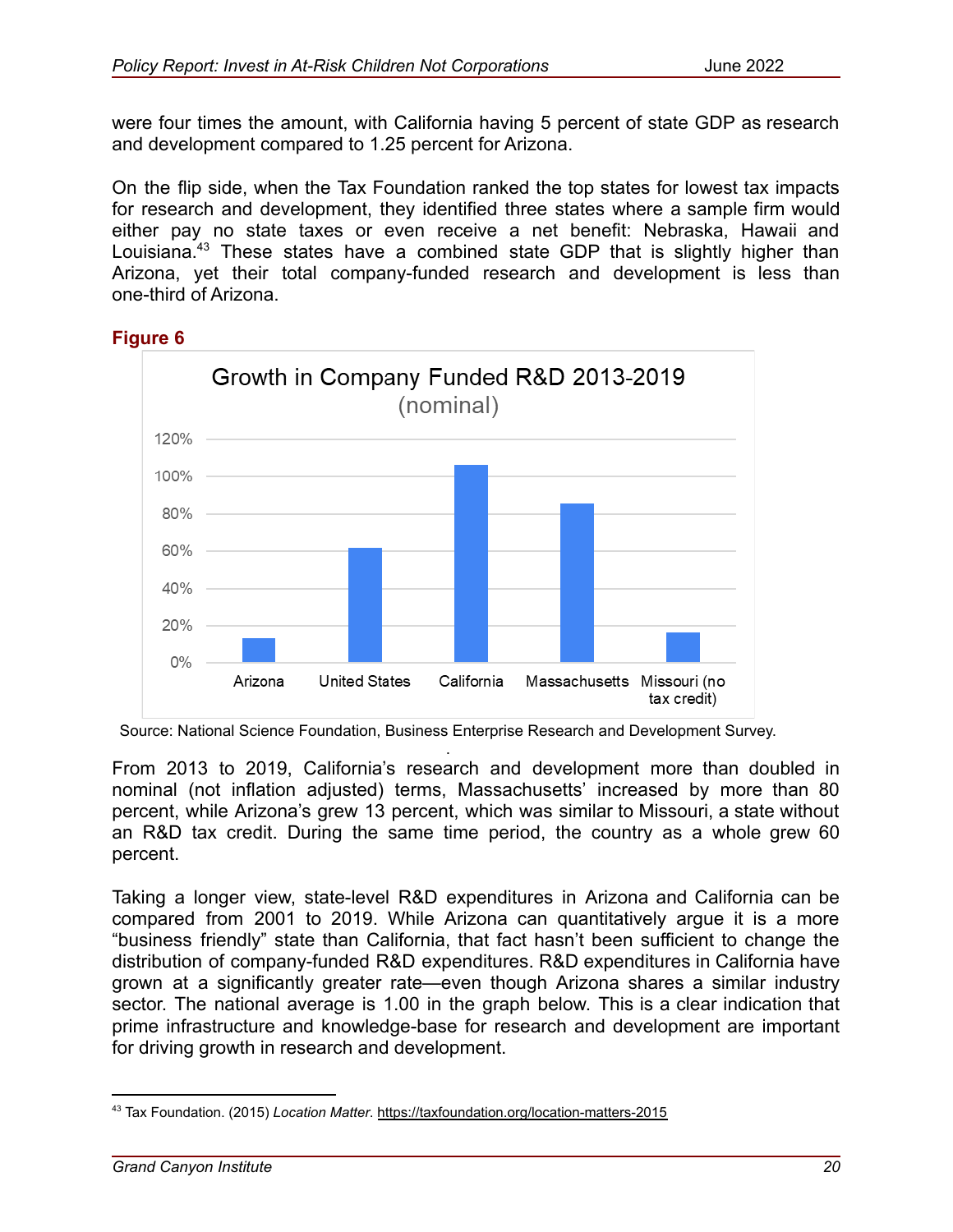



Source: National Science Foundation, Business Enterprise Research and Development Survey.

Missouri provides a good illustration of how eliminating the tax credit, which the state allowed to expire in 2005, has no discernable impact on R&D expenditure. Keep in mind that the particular industry mix in a given state will cause additional fluctuations relative to the national average. That can be seen in the diagram below.

**Figure 8**



Source: National Science Foundation, Business Enterprise Research and Development Survey.